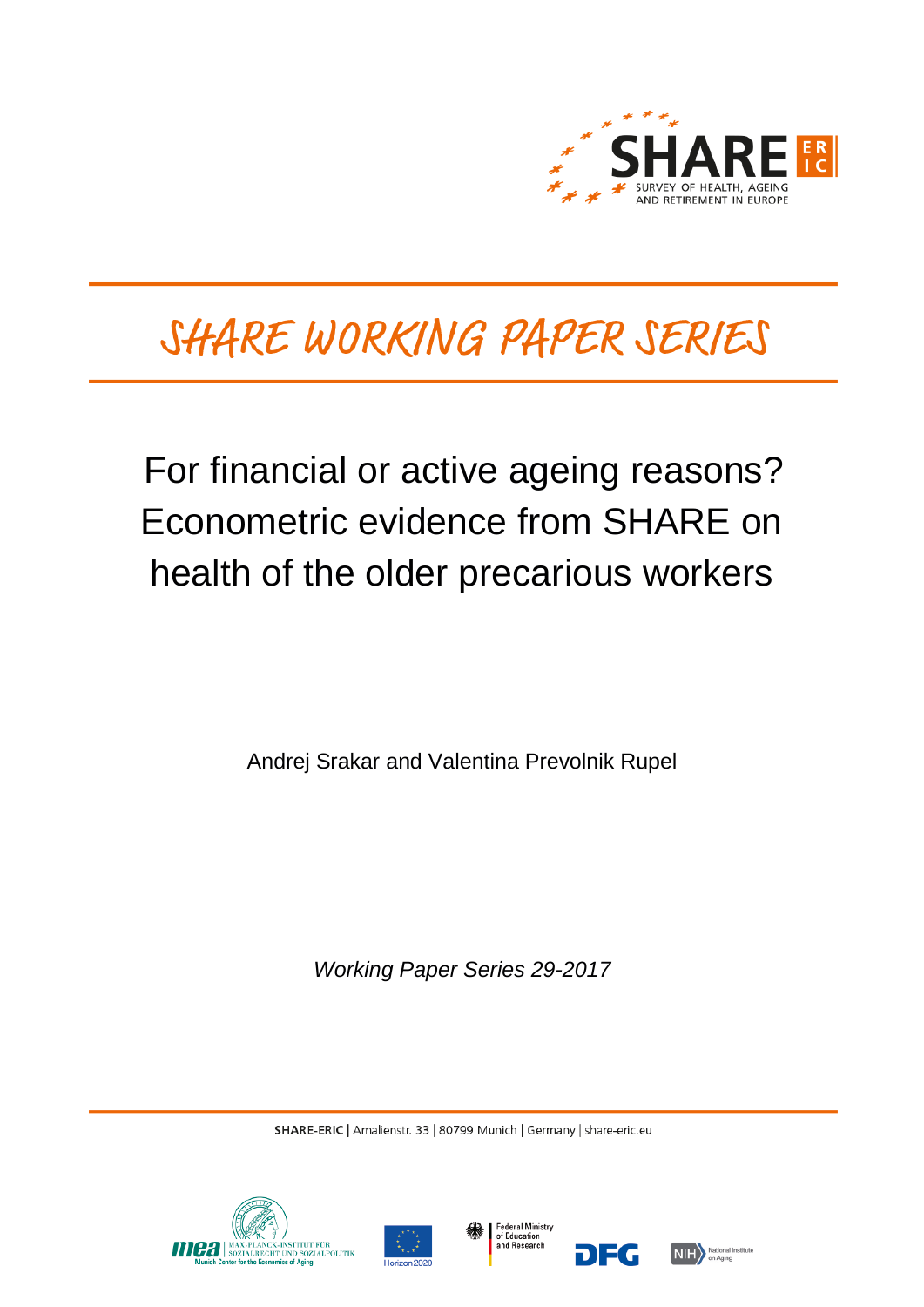# **For financial or active ageing reasons? Econometric evidence from SHARE on health of the older precarious workers**

Andrei Srakar<sup>[1](#page-1-0)</sup>

Institute for Economic Research, Ljubljana, Slovenia and Faculty of Economics, University of Ljubljana, Slovenia, [srakara@ier.si](mailto:srakara@ier.si)

> Valentina Prevolnik Rupel Institute for Economic Research, Ljubljana, Slovenia, [rupelv@ier.si](mailto:rupelv@ier.si)

## **Abstract**

We present the results of the analysis about the older precarious workers and their health situation based on the usage of Wave 5 of the SHARE survey and studying the main question: "Are older precarious workers really discriminated in terms of worse health as compared to the older employed people and general older population?" Descriptive statistics and bivariate tests are used to get the basic insight into the problem while finite mixture econometric models are used to model the heterogeneity in the sample. Our results show that, contrary to the expectations, the health of older self-employed workers is generally in no way inferior to the health of older employees. Problems in health of the precarious workers emerge only when the analysis focuses on those who are neither employed nor self-employed, while engaged in paid work (»true« precarious people). Our analysis also points to a strong heterogeneity among precarious workers which fall into two large groups which we label »precarious workers for money reasons« and »precarious workers because of active ageing reasons«, with clearly visible differences among the two groups in income and health. On the basis of our findings and for future policy implementation, measures to improve the condition of (older) precarious workers have to take into account two clearly different and large groups in the data which have completely opposite characteristics and health care needs.

**Keywords:** precarious workers, older people, self-employed, health indicators, finite mixture models, active ageing

<span id="page-1-0"></span><sup>&</sup>lt;sup>1</sup> Andrej Srakar, PhD, Research Associate, Institute for Economic Research, Ljubljana, Assistant Professor, Faculty of Economics, University of Ljubljana, Slovenia, T: +386 (0)1 5303 860, GSM: +386 (0)31 643 414, F: +386 (0)1 5303 874, Mailto: [srakara@ier.si,](mailto:srakara@ier.si) URL: [www.ier.si.](http://www.ier.si/)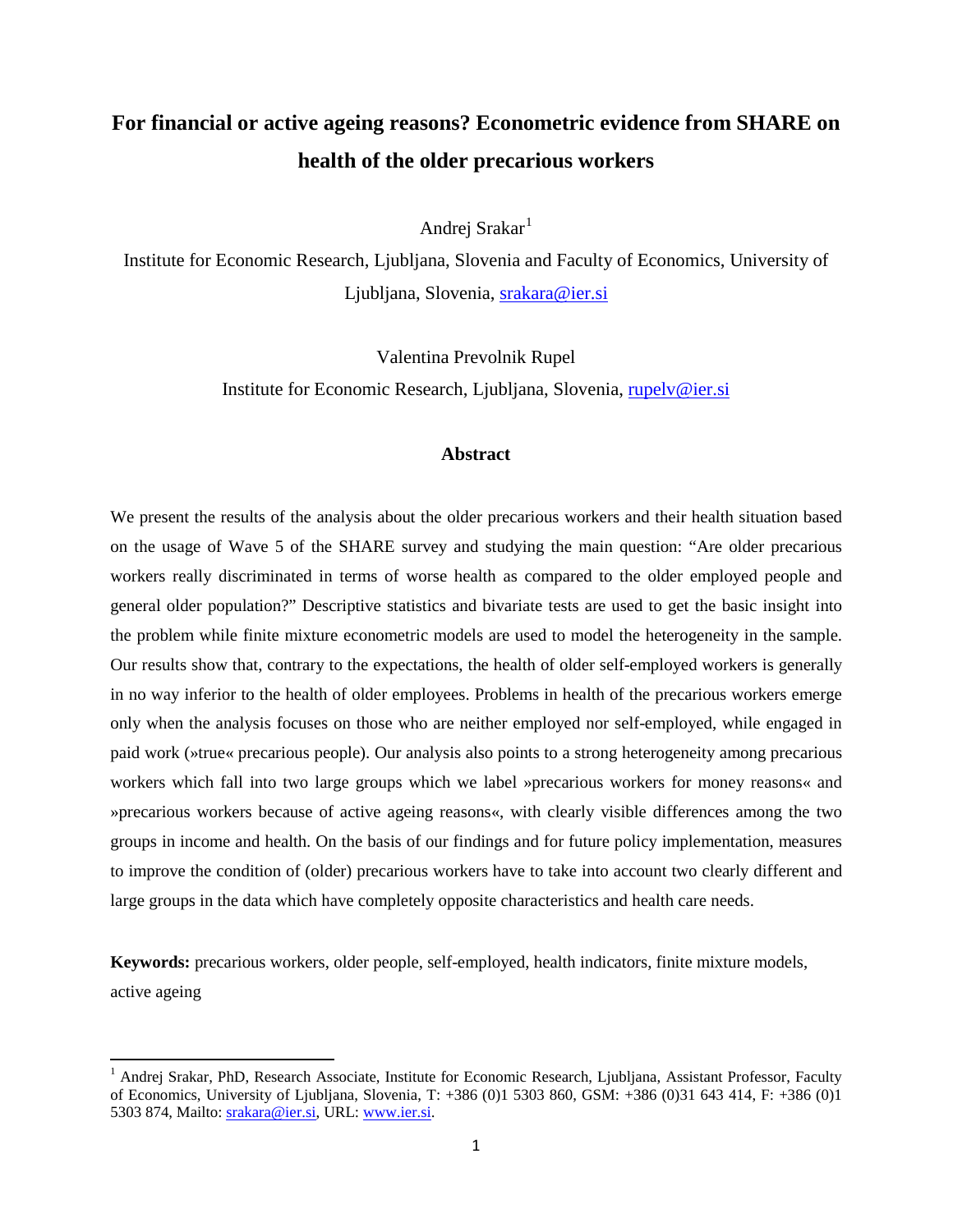## **1. Introduction**

Precarious work is an inherent feature and a growing problem of the modern society. It is, however, hard to define precisely, as it is neither a statistical (see ESOPE, 2004) nor a legal (see Gubenšek, 2013) category. A useful definition of precarious employment was provided by ESOPE (2004) according to which it is understood as »a variety of forms of employment (e.g. temporary employment, underemployment, quasi self-employment, on-call work) established below the socially accepted normative standards (typically expressed in terms of rights, of employment protection legislation, and of collective protection) in one or more respects (the four dimensions) which results from an unbalanced distribution towards and amongst workers (towards workers vs. employers, and amongst workers, which leads to the segmentation of labor) of the insecurity and risks typically attached to economic life in general and to the labor market in particular« (ibid.: 9).

Precarious work has been studied for its aspects of gender equality (see e.g. Fudge et al., 2006; Bardasi and Gornick, 2008; Barker, 2005; Bettio et al., 2012; Jaumotte, 2003; Kjeldstad and Nyoem, 2012; Korpi, 2000; Maître, Whelan and Nolan, 2003; Matteazzi, Pailhé and Solaz, 2013; Nieuwenhuis, Need and van der Kolk, 2013; Pettit and Hook, 2005; Perrons et al., 2007; Stier and Mandel, 2009; Tomlinson, 2006); of part-time work (Allaart and Bellmann, 2007; Anxo et al., 2007; Bardasi and Gornick, 2008; Booth and van Ours, 2013; Buddelmeyer, Mourre and Ward, 2004; O'Reilly and Fagan, 1998; Delsen, 1995; Comi and Grasseni, 2012) and social rights (McKay et al., 2012; Rodgers and Rodgers, 1989; Standing, 2011; Besamusca, 2011; Seymour, 2011; EFFAT, 2011; International Labour Organisation, 2011; Malentachhi, 2012; Wilson, 2012; Tucker, 2002).

There are many problems that precarious work and its growing spread brings to European societies. According to the literature (Tucker, 2002; Cardoso et al., 2014; Rodgers and Rodgers, 1989), the main features that generally characterize precarious work can be summarized as:

- The job can be terminated with little or no prior notice by the employer;
- Hours of work are uncertain or can be changed at will by the employer;
- Earnings are uncertain or irregular;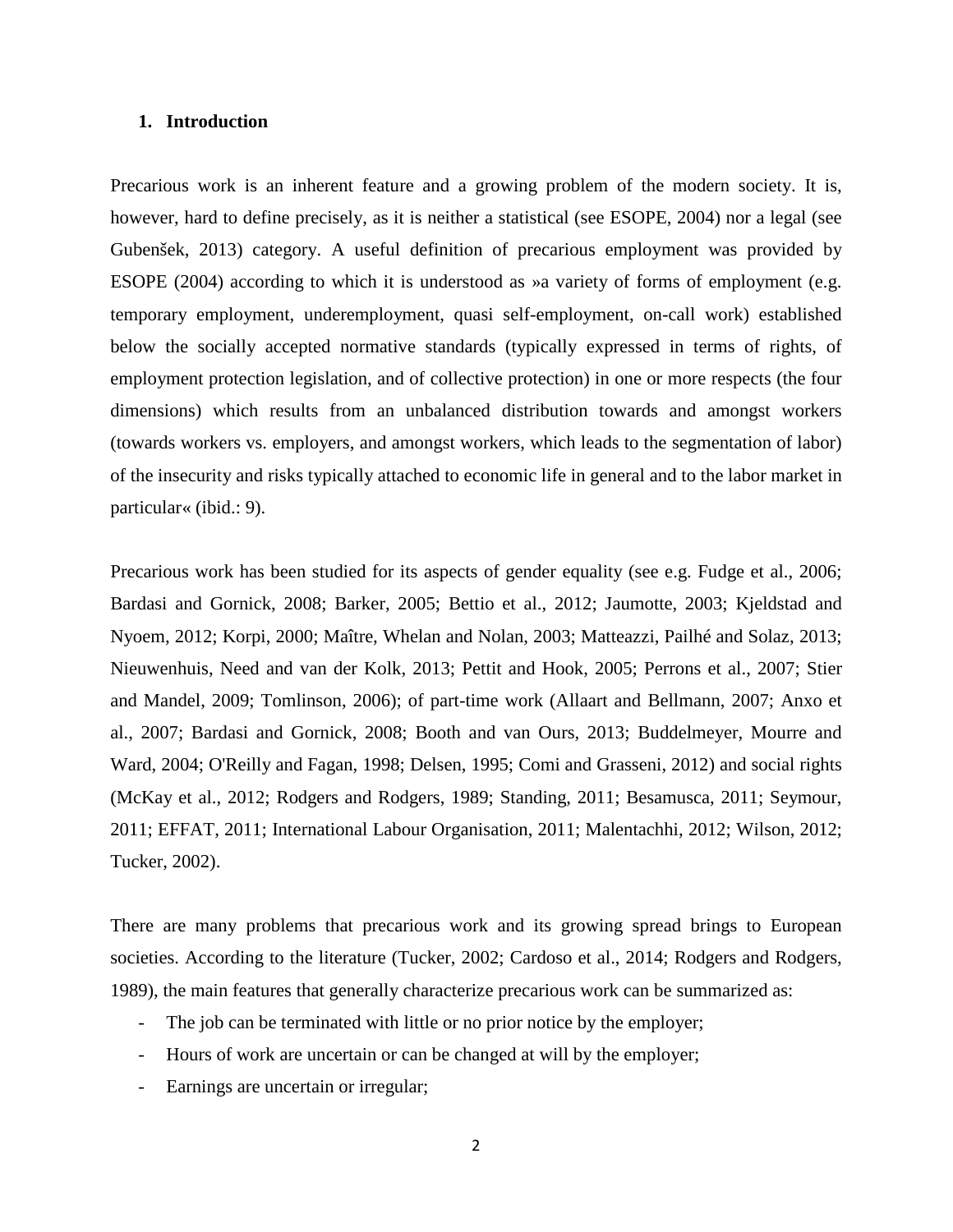- Functions of the job can be changed at will by the employer;
- There is no explicit or implicit contract for the on-going employment;
- There is, in practice, no protection against discrimination, sexual harassment, unacceptable working practices;
- The job is usually low income at or below the minimum wage;
- There is little or no access to the 'standard' non-wage employment benefits such as sick leave, domestic leave, bereavement leave or parental leave;
- There is limited or no opportunity to gain and retain skills through access to education and training;
- The task performed or the health and safety practices at the workplace make the job unhealthy or dangerous.

Nevertheless, surprisingly few empirical (not to say econometrical) studies have been undertaken to understand the situation of the precarious workers, particularly at older age. It is usually assumed that precarious workers are de-privileged in most socio-economic and health conditions of living as compared to the general population and regular employees (see e.g. ESOPE, 2004; Cardoso et al., 2014; Letourneux, 1998; Rodgers and Rodgers, 1989). An empirical study of the characteristics of older precarious workers on SHARE data (Wave 4) was done by Srakar (2015) who found that several of the established claims on comparisons of precarious workers and their conditions compared to (regular) employees and the general population, do not hold. Also, Mastrogiacomo and Belloni (2015) provided an analysis of the self-employed (they, therefore, include only one type of "precarious" work in our analysis) in the SHARE Wave 5 dataset and showed that those who shift into self-employment are the more motivated wage-employed, while when compared to those who were already self-employed, their job satisfaction is lower.

The aim of this study is to determine whether older precarious workers really are discriminated in terms of worse health outcomes as compared to regularly employed people and the general population of the same age. The structure of the paper is the following: in the second section, we present the dataset and method. In the third section we present the main results, including the short discussion and some additional graphical representations of the findings. In the final section we conclude.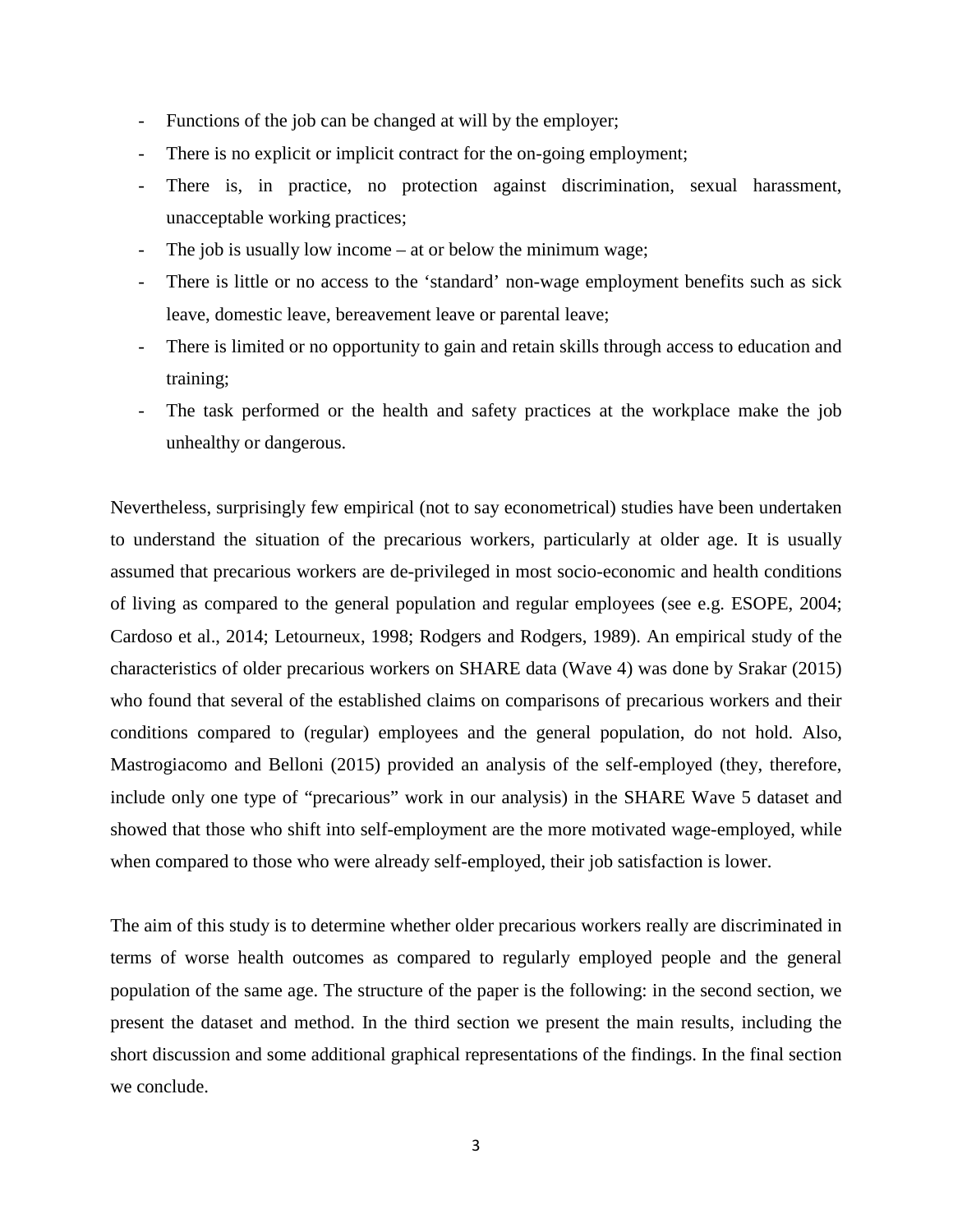# **2. Data and method**

We use the cross-sectional database of Wave 5 of the Survey of Health, Ageing and Retirement in Europe (SHARE<sup>[2](#page-4-0)</sup>) (see Börsch-Supan, 2015; Börsch-Supan et al., 2015; Malter & Börsch-Supan, 2015; Börsch-Supan et al., 2013). SHARE is a multidisciplinary and cross-national panel database of micro data on health, socio-economic status and social and family networks of approximately 110,000 individuals (more than 220,000 interviews) from 20 European countries and Israel aged 50 years or older. In our analysis we only include respondents aged between 50 and 64 years, as this is the population of working age in all included countries. This limits our sample to 29,372 respondents from 15 countries: Sweden, Denmark, Netherlands, Austria, Belgium, France, Germany, Switzerland, Luxembourg, Italy, Spain, Czech Republic, Estonia, Slovenia and Israel, of which 18,535 were employed, self-employed or performing other kinds of paid work.

The main dependent variables we use in our analysis<sup>[3](#page-4-1)</sup> are:

*I\_Chronic*: number of chronic diseases (count variable, ranging from 0 to 14), incorporating the following: A heart attack including myocardial infarction or coronary thrombosis or any other heart problem including congestive heart failure; High blood pressure or hypertension; High blood cholesterol; A stroke or cerebral vascular disease; Diabetes or high blood sugar; Chronic lung disease such as chronic bronchitis or emphysema; Cancer or malignant tumor, including leukemia or lymphoma, but excluding minor skin cancers; Stomach or duodenal ulcer, peptic ulcer; Parkinson disease; Cataracts; Hip fracture; Other fractures; Alzheimer's disease, dementia, organic brain

<span id="page-4-0"></span><sup>&</sup>lt;sup>2</sup> This paper uses data from SHARE Wave 5 (DOI: 10.6103/SHARE.w5.100), see Börsch-Supan et al. (2013) for methodological details. The SHARE data collection has been primarily funded by the European Commission through FP5 (QLK6-CT-2001-00360), FP6 (SHARE-I3: RII-CT-2006-062193, COMPARE: CIT5-CT-2005-028857, SHARELIFE: CIT4-CT-2006-028812) and FP7 (SHARE-PREP: N°211909, SHARE-LEAP: N°227822, SHARE M4: N°261982). Additional funding from the German Ministry of Education and Research, the U.S. National Institute on Aging (U01\_AG09740-13S2, P01\_AG005842, P01\_AG08291, P30\_AG12815, R21\_AG025169, Y1- AG-4553-01, IAG\_BSR06-11, OGHA\_04-064) and from various national funding sources is gratefully acknowledged (see www.share-project.org).

<span id="page-4-1"></span> $3$  In the econometric analysis using finite mixture models we tried also using other health related variables, like limitations of daily living (ADL, IADL), self-rated health and others but at least at this stage of the analysis the models did not converge properly.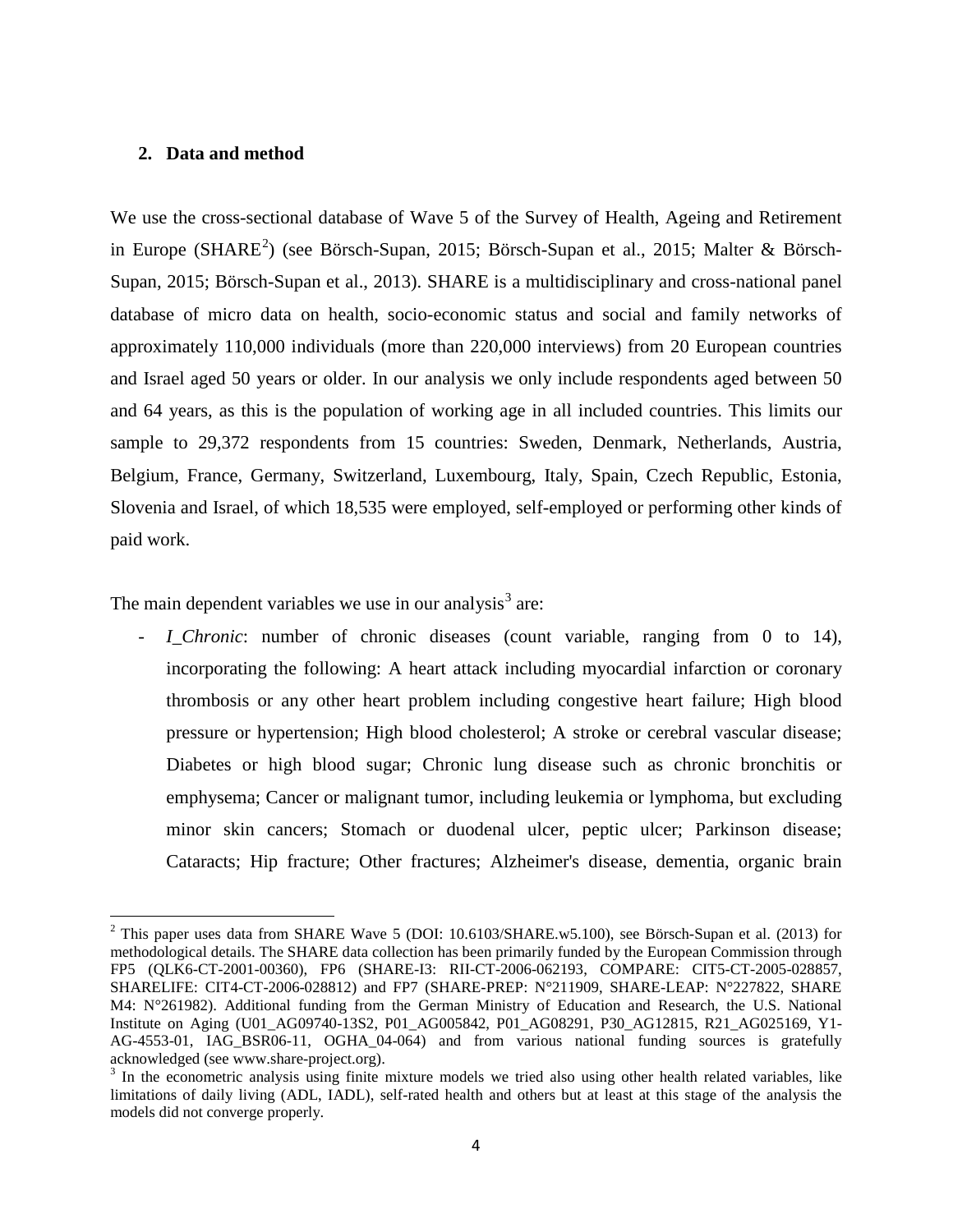syndrome, senility or any other serious memory impairment; Other affective or emotional disorders, including anxiety, nervous or psychiatric problems; Rheumatoid Arthritis; Osteoarthritis, or other rheumatism; Other conditions, not yet mentioned;

- *I\_Depr*: score on the Euro-Depression scale<sup>[4](#page-5-0)</sup>, count variable, ranging from 0 to 12;
- *I WOutofpocket*: sum of out-of-pocket expenses for health, incorporating expenses for inpatient and outpatient care, drugs and nursing; continuous variable, winsorized to prevent the influence of outliers.

The key independent variables of our interest are:

- *I\_SelfEmp*: binary indicator, indicating whether the respondent classified himself or herself as self-employed (0-no; 1-yes);
- *I\_Precar*: binary indicator, indicating whether the respondent classified himself or herself as being neither employed nor self-employed but nevertheless working for pay; labeled as »true« precarious workers for the purpose of this analysis (0-no; 1-yes).

In the models we also include the following control variables:

- *I\_Gender*: gender, binary variable (0-male; 1-female);
- *I Age*: age of the respondent, continuous variable (50-64 years);
- *I\_EduYears*: years of education, continuous variable;
- *I\_Income2*: total household equivalent net income, continuous variable, using the variable thhinc2 generated by SHARE;
- *I\_Settlement*: place of living, binary variable (0-rural, 1-urban);
- *I\_BMI*: body mass index, binary variable (0-underweight or normal; 1-overweight or obese);
- *I\_Activities*: number of leisure activities (count variable, ranging from 0 to 7), including: Done voluntary or charity work; Attended an educational or training course; Gone to a sport, social or other kind of club; Taken part in a political or community-related

<span id="page-5-0"></span><sup>4</sup> Measurement of the mental condition on EURO-Depression (EURO-D) scale is realized by covering questions that indicate 12 items: the presence of, respectively, depression, pessimism, suicidality, guilt, sleep, interest, irritability, appetite, fatigue, concentration, enjoyment and tearfulness (see Prince et al., 1999). The scale runs from 0-12; with the number of depressive symptoms denoting the score.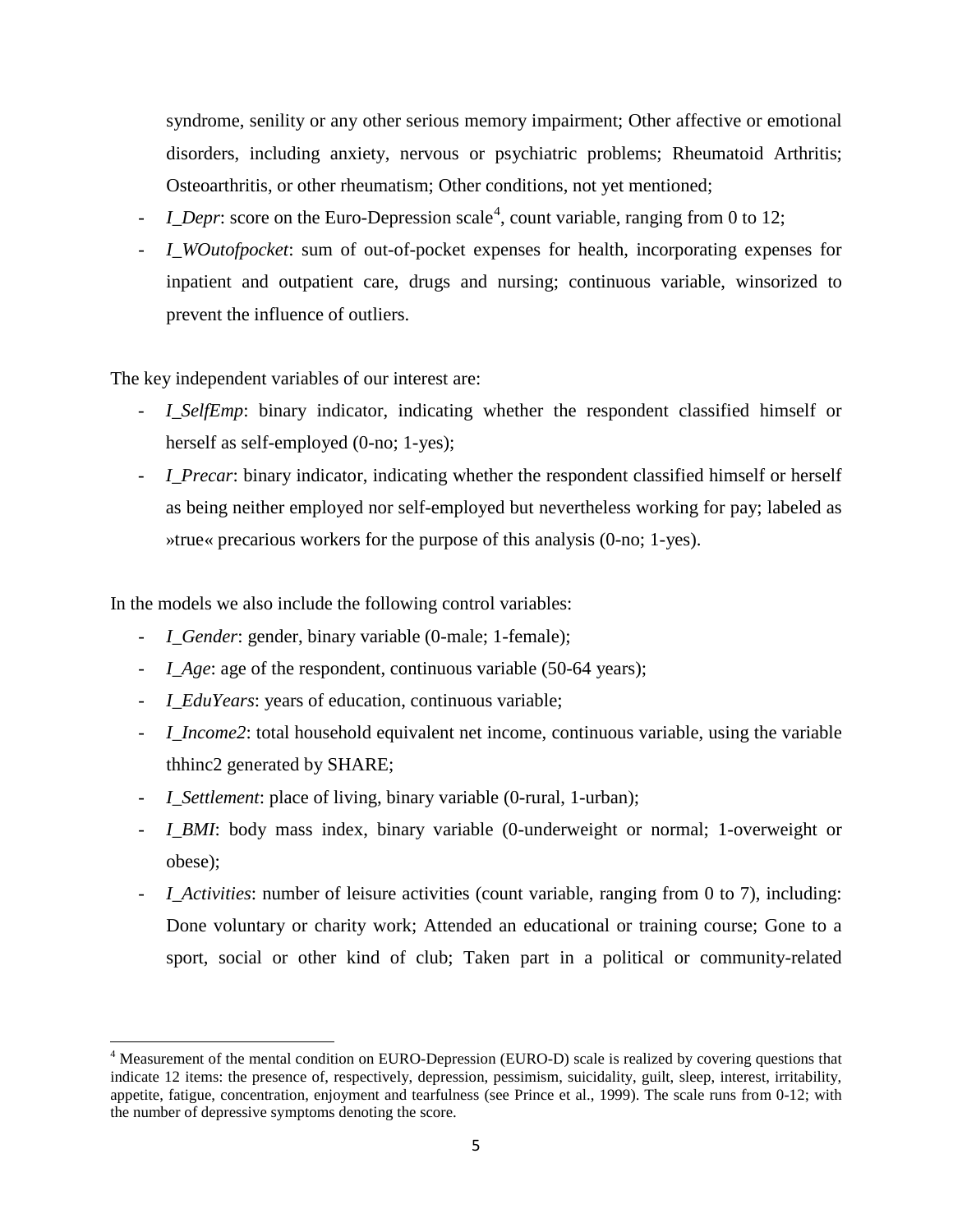organization; Read books, magazines or newspapers; Did word or number games such as crossword puzzles or Sudoku; Played cards or games such as chess.

- *I\_LifeSat*: life satisfaction, a count variable generated by SHARE, ranging from 0 to 10, with higher values indicating higher satisfaction;
- *I* Limited: limitations of daily life, binary variable (0-less than severely limited; 1severely limited);
- Welfare regimes: *I\_WelfSocDem* social democratic (Sweden, Denmark); *I\_WelfContin* continental (Austria, Germany, Netherlands, France, Switzerland, Belgium, Luxembourg); *I\_WelfMedit* – Mediterranean (Spain, Italy); *I\_WelfEast* – Eastern European (comparison group: Czech Republic, Slovenia, Estonia); *I\_WelfMixed* – mixed (Israel).

Firstly, we tested some of our initial hypotheses by bivariate tests, using common one sided t-test (supported by nonparametric Wilcoxon rank-sum test) to test the differences between two groups in our sample. In the next step, we used finite mixture econometric models to appropriately model the assumed heterogeneity in the sample. The problem of mixture decomposition and mixture distributions in general have been cited in the literature as far back as 1846, while a common reference is made to the work of Karl Pearson in 1894 (see McLachlan and Peel, 2000). A finite mixture model is a (convex) combination of two or more probability density functions. By combining the properties of the individual probability density functions, mixture models are capable of approximating any arbitrary distribution (Gesteira Costa Filho, 2008). A probability density function (pdf) of a mixture model is defined by a convex combination of  $K$  component pdfs:

$$
p(x|\Theta) = \sum_{k=1}^{K} \alpha_k p_k(x|\theta_k)
$$
 (1)

where  $p_k(x|\theta_k)$  is the pdf of the kth component, k are the mixing proportions (or component priors) and  $\Theta = (\alpha_1, ..., \alpha_K, \theta_1, ..., \theta_K)$  is the set of parameters, with  $\alpha_k$  being non-negative and summing to one.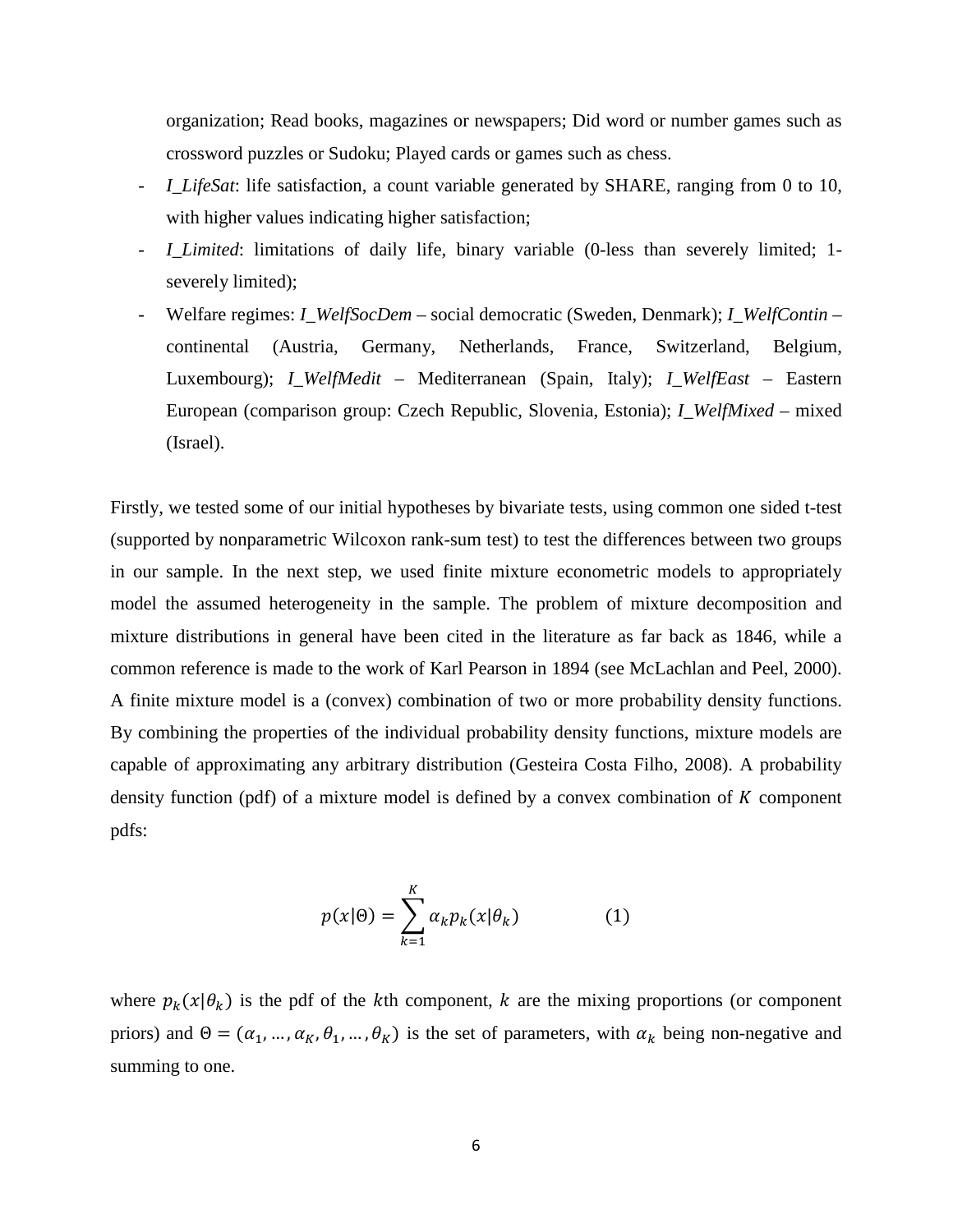For a given data X with N observations, the likelihood of the data assuming that  $x_i$  are independently distributed is given by:

$$
P(X|\Theta) = \mathcal{L}(\Theta|X) = \prod_{i=1}^{N} \sum_{k=1}^{K} \alpha_k p_k(x_i|\theta_k)
$$
 (2)

The problem of mixture estimation from data  $X$  can be formulated as to find the set of parameters Θ that gives the maximum likelihood estimate (MLE) solution:

$$
\Theta^* = \arg\max_{\Theta} \mathcal{L}(\Theta|X) \tag{3}
$$

#### **3. Results**

Figure 1 shows the distribution of self-employed and »true« precarious workers among the 15 included countries and five welfare regimes. There are significant differences across the countries and welfare regimes: the social democratic countries tend to have a slightly higher percentage of self-employed than true precarious workers in the working population. The difference between the two proportions is most pronounced in the Mediterranean countries (as also found by Srakar, 2015). On the other hand, continental countries are divided between two groups: Austria, France and to a smaller extent Belgium have higher shares of true precarious workers in the workforce, while all other countries of the continental regime have more self-employed workers. Countries of the Eastern European regime have a significantly larger share of true precarious workers in the workforce, while in this respect Israel is closer to the Mediterranean countries, having a significantly larger share of self-employed among the older workforce.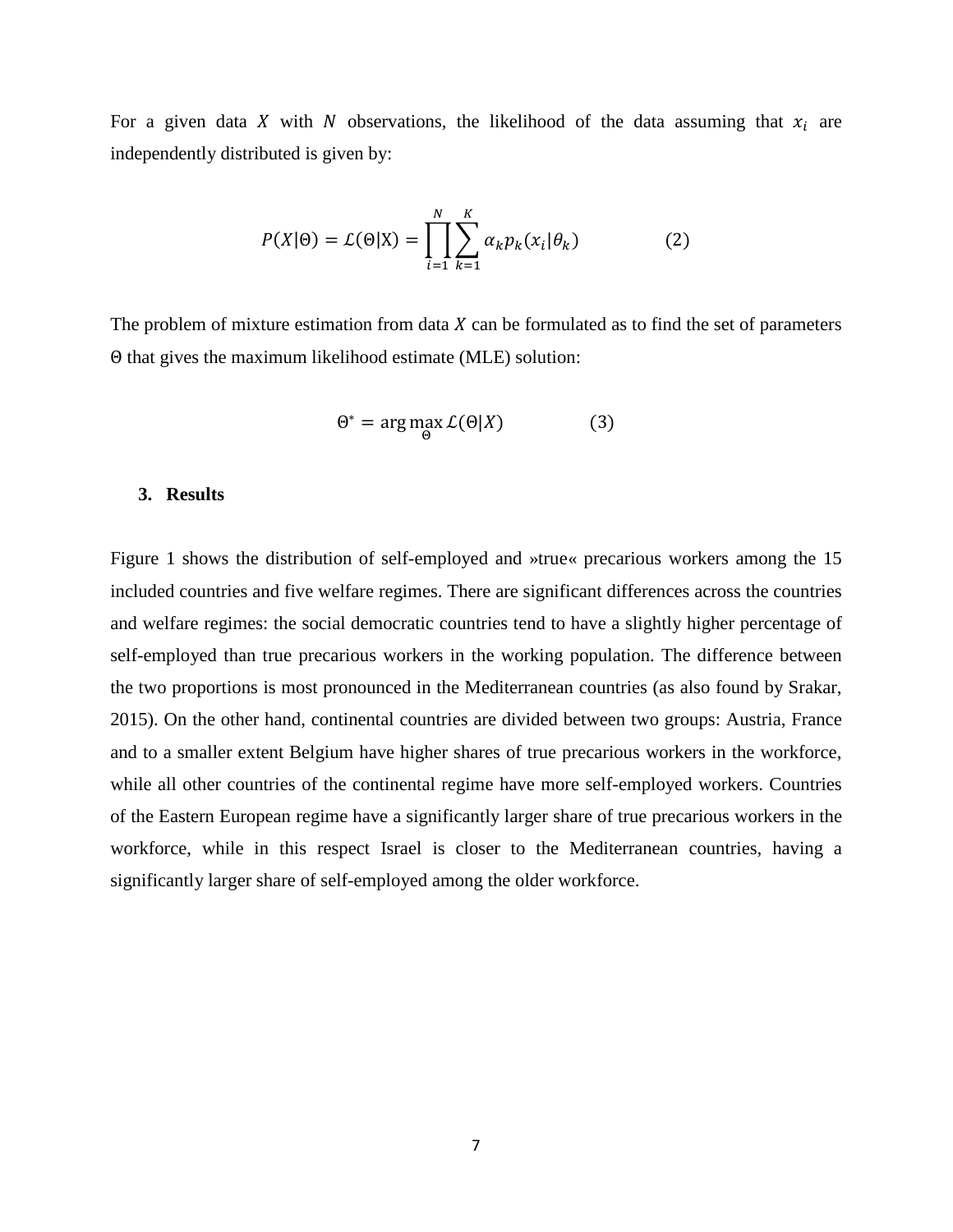

Figure 1: Shares of precarious workers among the 50-64 working population in SHARE countries

Note: Abbreviations for welfare regimes: SocD – social democratic; Contin – continental; Medit – Mediterranean; EastEur – Eastern European; Mix – mixed. Other abbreviations: self-emp – self-employed; precar – »true« precarious workers.

Source: Own calculations on the basis of SHARE, Wave 5 dataset (DOI: 10.6103/SHARE.w5.500).

Main descriptive statistics are shown in Table 1. As observed already by Srakar (2015), there are more males than females among self-employed, while true precarious workers (and employees) tend to be more feminized (see also Ćeman, 2010; Pettit and Hook, 2005; Perrons et al., 2007; Stier and Mandel, 2009). Also, the age distribution is significantly different between selfemployees, true precarious workers and employees: while the share of true precarious workers tends to rise with age, the share of employees and self-employees tends to fall (this could be explained by considering self-employment as an alternative to employment and therefore having more or less the same age characteristics, while true precarious work being a substitute for all forms of employment, particularly in the older age; see Srakar, 2015).

On average, self-employed and employed workers tend to be more educated than true precarious workers with the latter also being significantly less likely to be included in the upper tertile of the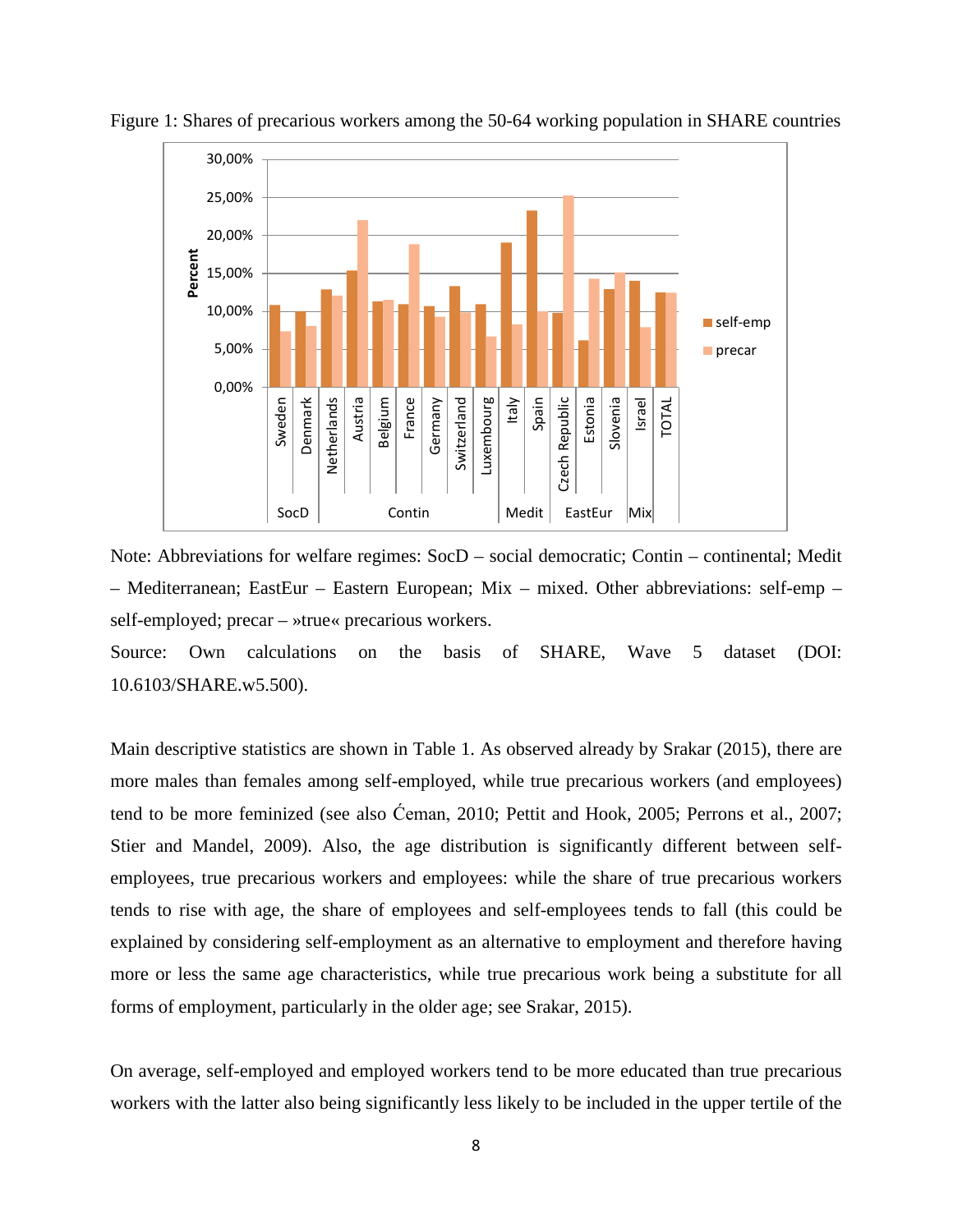income distribution. There are no significant differences in the place of living or body mass index, while among true precarious workers there was a significantly larger share of people with severe limitations of daily living than among the other two groups. Finally, true precarious workers have a higher number of diseases and worse mental states than the other two employment groups (which could be partly a consequence of their higher average age, see above). There are no significant differences between the studied groups in terms of the out-ofpocket expenses for health care.

|                     |                                      | Self-<br>Employed | "True"<br>Precarious | Employed     |  |  |
|---------------------|--------------------------------------|-------------------|----------------------|--------------|--|--|
|                     | Male                                 | 61.78%            | 45.72%               | 45.66%       |  |  |
| Gender              | Female                               | 38.22%            | 54.28%               | 54.34%       |  |  |
|                     | 50-54                                | 29.79%            | 13.37%               | 35.61%       |  |  |
| Age                 | 55-59                                | 39.86%            | 28.29%               | 41.96%       |  |  |
|                     | 60-64                                | 30.35%            | 58.35%               | 22.44%       |  |  |
| Years of            | Less than 12                         | 29.14%            | 50.56%               | 30.28%       |  |  |
| education           | 12 or more                           | 70.86%            | 49.44%               | 69.72%       |  |  |
|                     | Lower                                | 21.79%            | 27.34%               | 18.66%       |  |  |
| Income              | Middle                               | 25.29%            | 30.93%               | 31.19%       |  |  |
|                     | Upper                                | 52.92%            | 41.74%               | 50.14%       |  |  |
|                     | Rural                                | 37.03%            | 32.71%               | 31.25%       |  |  |
| Settlement          | Urban                                | 62.97%            | 67.29%               | 68.75%       |  |  |
|                     | Underweight                          | 0.44%             | 1.28%                | 1.04%        |  |  |
|                     | Normal                               | 39.99%            | 36.58%               | 40.62%       |  |  |
| <b>BMI</b>          | Overweight                           | 43.42%            | 39.44%               | 40.20%       |  |  |
|                     | Obese                                | 16.15%            | 22.71%               | 18.14%       |  |  |
| Limitations         | Less than severe                     | 95.24%            | 87.84%               | 94.32%       |  |  |
|                     | Severe                               | 4.76%             | 12.16%               | 5.68%        |  |  |
|                     | Averages                             |                   |                      |              |  |  |
|                     | Chronic diseases                     | 0.96              | 1.44                 |              |  |  |
|                     | Depression                           | 1.71              | 2.31                 |              |  |  |
|                     | Out-of-pocket expen. for health care | 315.03            | 314.76               | 299.00       |  |  |
| calculations<br>Own | the<br>on                            | of<br>basis       | SHARE,<br>Wave       | 5<br>dataset |  |  |

<sup>10.6103/</sup>SHARE.w5.500).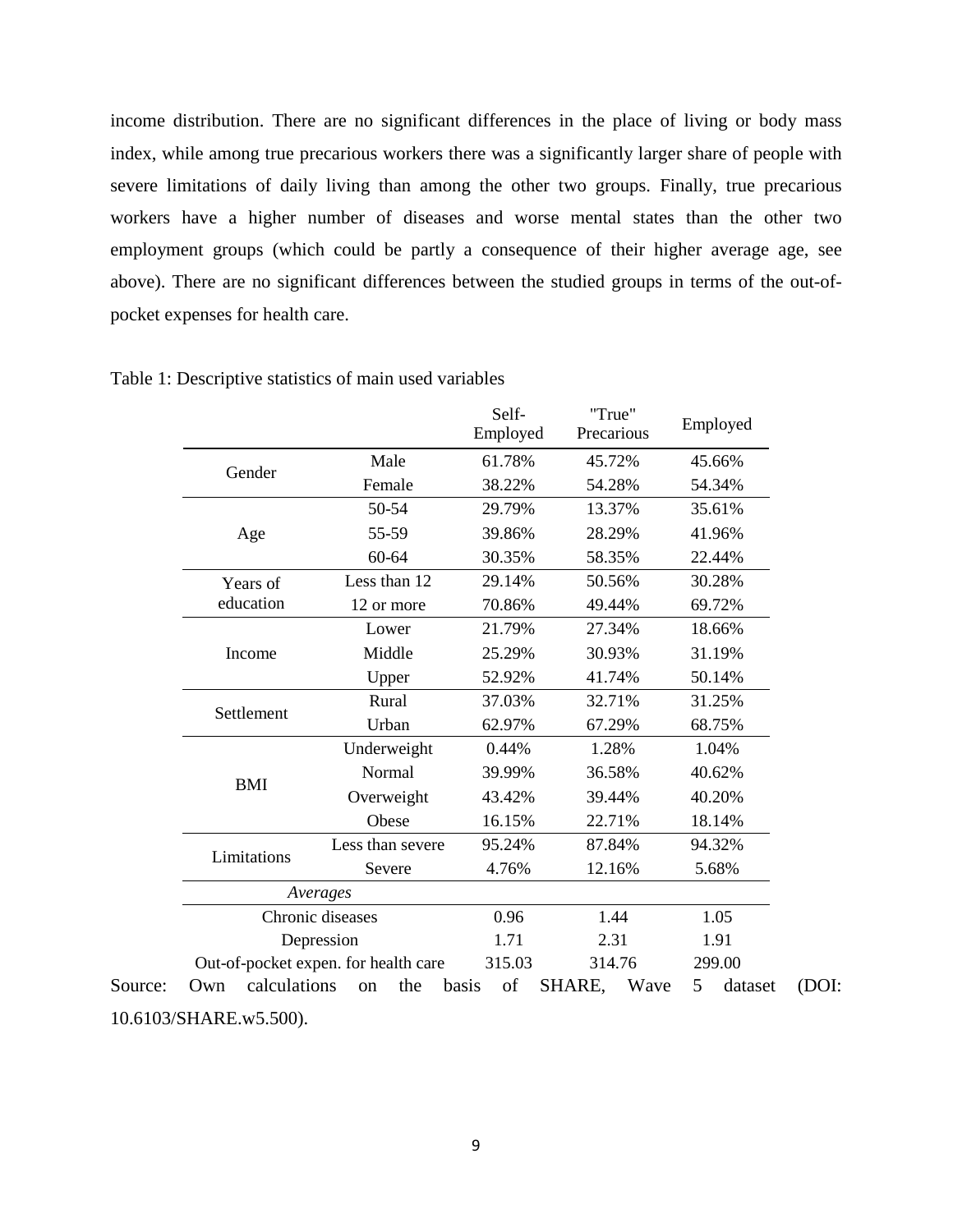We compare the scores on the three dependent variables between self-employed and general population; self-employed and employed; true precarious workers and general population; and true precarious workers and employed. These are compared for individual included countries and for the pooled sample (Table 2). where »+« stands for the comparison where first category (e.g. self-employed) has greater value than the second (e.g. general population), and »-« for the opposite. The asterisks indicate statistical significance of the difference between the values.

In all countries, the self-employed have a lower number of chronic diseases than the general population, except for Luxembourg and Israel; in all other countries this difference is strongly statistically significant. Older self-employees, therefore, tend to have lower number of chronic diseases than the general older population.

The differences are less statistically significant when the self-employed are compared to employees: only Slovenia remains strongly significant, some countries (Switzerland, Sweden, Denmark, Netherlands and Austria) still have at least a weakly significant difference, while in some others (Luxembourg, Czech Republic, Israel) the difference has the opposite sign, while it is insignificant. The situation is different with true precarious workers. The main difference was in the comparison of true precarious workers and employees: in all countries, with the exception of Luxembourg, precarious workers have worse physical health than employees; this difference is strongly significant in almost all countries except Switzerland, Slovenia, Austria and Italy. Similar relationships, but less strongly statistically significant, could be observed when comparing true precarious workers with the general population.

Mental health using the Euro-Depression scale shows similar patterns. Here, the self-employed again show better health than the general population, while almost no difference could be ascertained when comparing the self-employed to the employed. Also here, the difference becomes of the opposite side when comparing true precarious workers particularly to the employees, but also to the general population.

The situation is different with out-of-pocket expenses as the dependent variable. Here, almost all studied relationships were either insignificant or much weaker in significance than for physical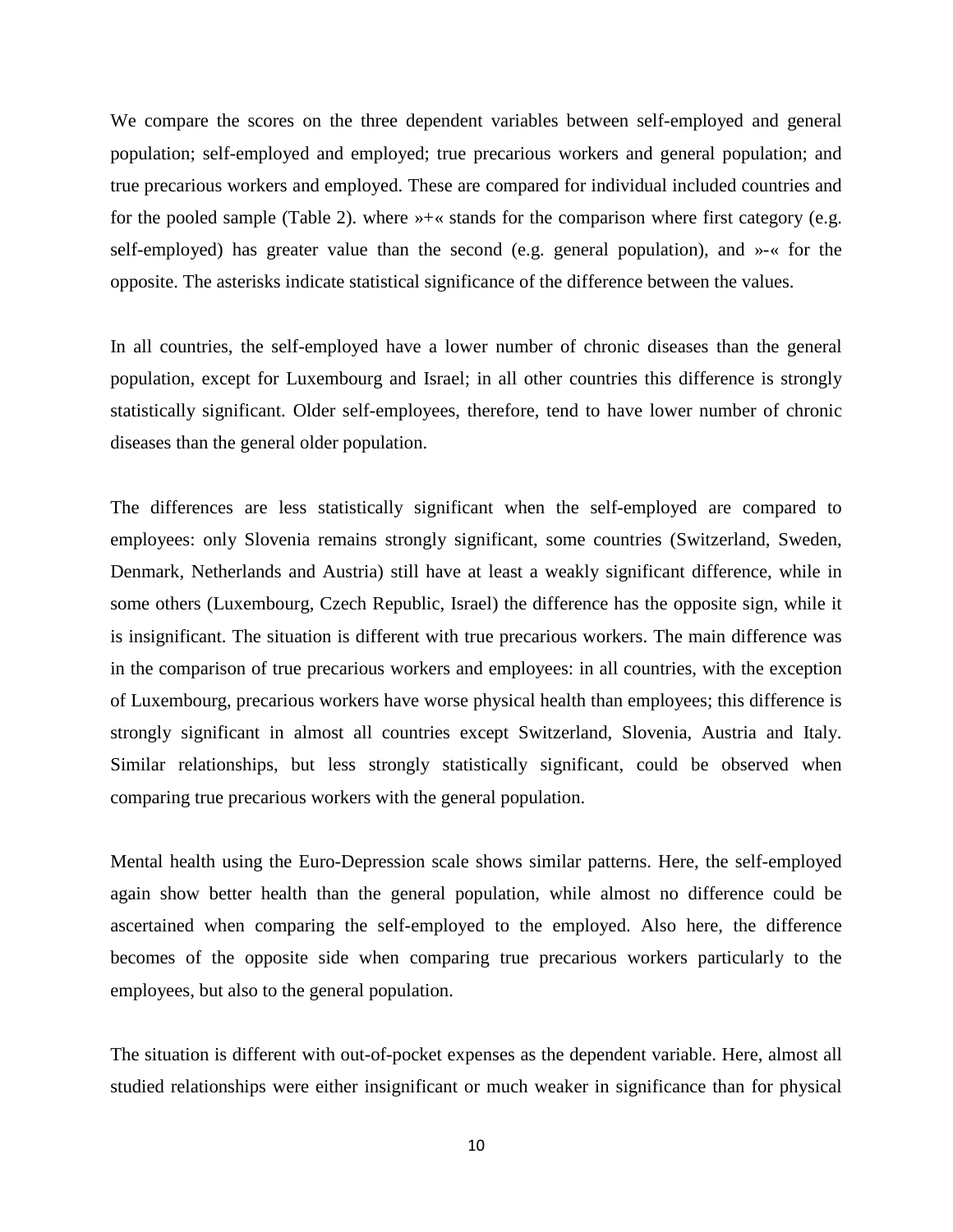and mental health. This could sound strange as one would expect that of the people with comparable health, self-employed and »true« precarious workers would be able to spend much less for their health care except in cases when they don't take up private complementary or supplementary insurance due to low income and are hence forced into larger out-of-pocket expenses. Indeed, the comparison of out-of-pocket expenses for »true« precarious workers and employees shows that »true« precarious workers even tend to spend *more* on their health care than employees.

The question is of course, what is driving this strange relationship. In the following analysis we present the answer, which shows that »precarious workers« (self-employed and »true« ones) are a strongly heterogeneous group in income and health. On one side there are those that work precariously due to their financial need; on the other side, there are those who have sufficient finances, but want to work additionally because they want to remain active. We will show that both groups are large in size and strongly different in their characteristics as shown most strongly when analyzing out-of-pocket expenses.

|                                 | Nr. of chronic diseases, average |                          |                  |                          |                          | EURO-D score, average    |                   |                                 | Out-of-pocket expenses, winsorised,<br>average |                          |                  |                                 |  |  |
|---------------------------------|----------------------------------|--------------------------|------------------|--------------------------|--------------------------|--------------------------|-------------------|---------------------------------|------------------------------------------------|--------------------------|------------------|---------------------------------|--|--|
|                                 | selfem<br>p /<br>genera          | selfemp/<br>employe<br>d | precar<br>genera | precar/<br>employe<br>d  | selfem<br>p /<br>genera  | selfemp/<br>employe<br>d | precar<br>genera  | precar/<br>$\bf{employee}$<br>d | selfem<br>p /<br>$\,$ genera                   | selfemp/<br>employe<br>đ | precar<br>genera | precar/<br>$\bf{employee}$<br>d |  |  |
| <b>Sweden</b>                   | $-$ ***                          | - *                      | $+$ **           | $+$ ***                  | $-$ ***                  | $-$ **                   | $+$               | $+$ **                          |                                                | $+$                      | $+ * *$          | $+$ ***                         |  |  |
| <b>Denmark</b>                  | $-$ ***                          | - *                      | $+$ ***          | $+$ ***                  | $-$ ***                  | $\overline{\phantom{a}}$ | $+$ ***           | $+$ ***                         |                                                | $+$                      | $+$              | $+$ **                          |  |  |
| <b>Netherlands</b>              | $-$ ***                          | - *                      | $+$              | $+$ ***                  | _ 米米                     | $\overline{\phantom{a}}$ | $+$               | $+$ **                          | ٠                                              | $+$                      | $^{+}$           | $+ * *$                         |  |  |
| Austria                         | _ 米米米                            | - *                      | - *              | $+$ *                    | $\overline{\phantom{a}}$ | $+$ $^{\ast\ast}$        | $\! + \!\!\!\!$   | $+$ ***                         | $^{+}$                                         | $^{+}$                   | $+$ *            | $+$ *                           |  |  |
| <b>Belgium</b>                  | $-$ ***                          | ۰                        | $^{+}$           | $+$ ***                  | _ 米米                     | $\overline{\phantom{a}}$ | ۰                 | $^{+}$                          | ۰                                              | $^+$                     | $^{+}$           | $^{+}$                          |  |  |
| France                          | $-$ ***                          |                          | $+$              | $+$ ***                  | _ 米米                     | $\overline{\phantom{a}}$ | ۰                 | $+$                             | $^{+}$                                         | $+$                      | $+$              | $+$                             |  |  |
| Germany                         | $-$ ***                          |                          | $+$ ***          | $+$ ***                  | $-$ ***                  | $-$ ***                  |                   | $^{+}$                          | $^{+}$                                         | $+$                      | $^{+}$           | $+$                             |  |  |
| <b>Switzerland</b>              | $-$ ***                          | $-$ **                   | $+$              | $^{+}$                   | - *                      | $\overline{\phantom{a}}$ | $+$ *             | $+ * *$                         | ٠                                              |                          | $+$              | $+$                             |  |  |
| Luxembourg                      | - *                              | $+$                      | $-$ ***          | $\overline{\phantom{a}}$ | $-$ ***                  | $\overline{\phantom{a}}$ | $-$ ***           | $^{+}$                          | $-$ ***                                        | _ 米米                     |                  |                                 |  |  |
| <b>Italy</b>                    | $-$ ***                          | ۰                        | $^{+}$           | $+$ *                    | $-$ ***                  | $-$ ***                  | $+$ *             | $+$ ***                         | ٠                                              |                          | $+$ **           | $+$ ***                         |  |  |
| <b>Spain</b>                    | $-$ ***                          |                          | $^{+}$           | $+$ ***                  | $-$ ***                  |                          | $+$ **            | $+$ ***                         | $^{+}$                                         | $^{+}$                   | $^{+}$           | $^{+}$                          |  |  |
| <b>Czech</b><br><b>Republic</b> | _ 米米米                            | $+$                      | $+$              | $+$ ***                  | $-$ ***                  |                          | ۰.                | $+$ ***                         | $\cdot$ *                                      | $^{+}$                   | $+$              | $\pm$ ***                       |  |  |
| <b>Estonia</b>                  | $-$ ***                          |                          | $^{+}$           | $+$ ***                  | _ **                     | $^{+}$                   | $+$               | $+$ ***                         | $+$                                            | $^{+}$                   | $+$              | $+$ *                           |  |  |
| Slovenia                        | $-$ ***                          | $-$ ***                  | - *              | $+$                      | $-$ ***                  |                          | ۰                 | $+$                             | $\pm$ *                                        | $+$ *                    | $^{+}$           | $+$                             |  |  |
| <b>Israel</b>                   | $\_$ **                          | $+$                      | $+$ ***          | $+$ ***                  | - *                      |                          | $+$ ***           | $+$ ***                         | $^{+}$                                         | $+$ $^{\ast\ast}$        | $+$ *            | $+$ **                          |  |  |
| <b>TOTAL</b>                    | $\_$ ***                         | $\_$ ***                 | $+$ ***          | $+$ ***                  | $\_$ ***                 | $-$ ***                  | $+$ $^{\ast\ast}$ | $+$ ***                         | $^{+}$                                         | $+$ *                    | $^{+}$           | $+$ *                           |  |  |
| Source:                         | Own                              | calculations             |                  | the<br>on                | basis                    | of                       |                   | SHARE,                          | Wave                                           | 5                        | dataset          | (DOI:                           |  |  |

Table 2: Results of bivariate tests

10.6103/SHARE.w5.500).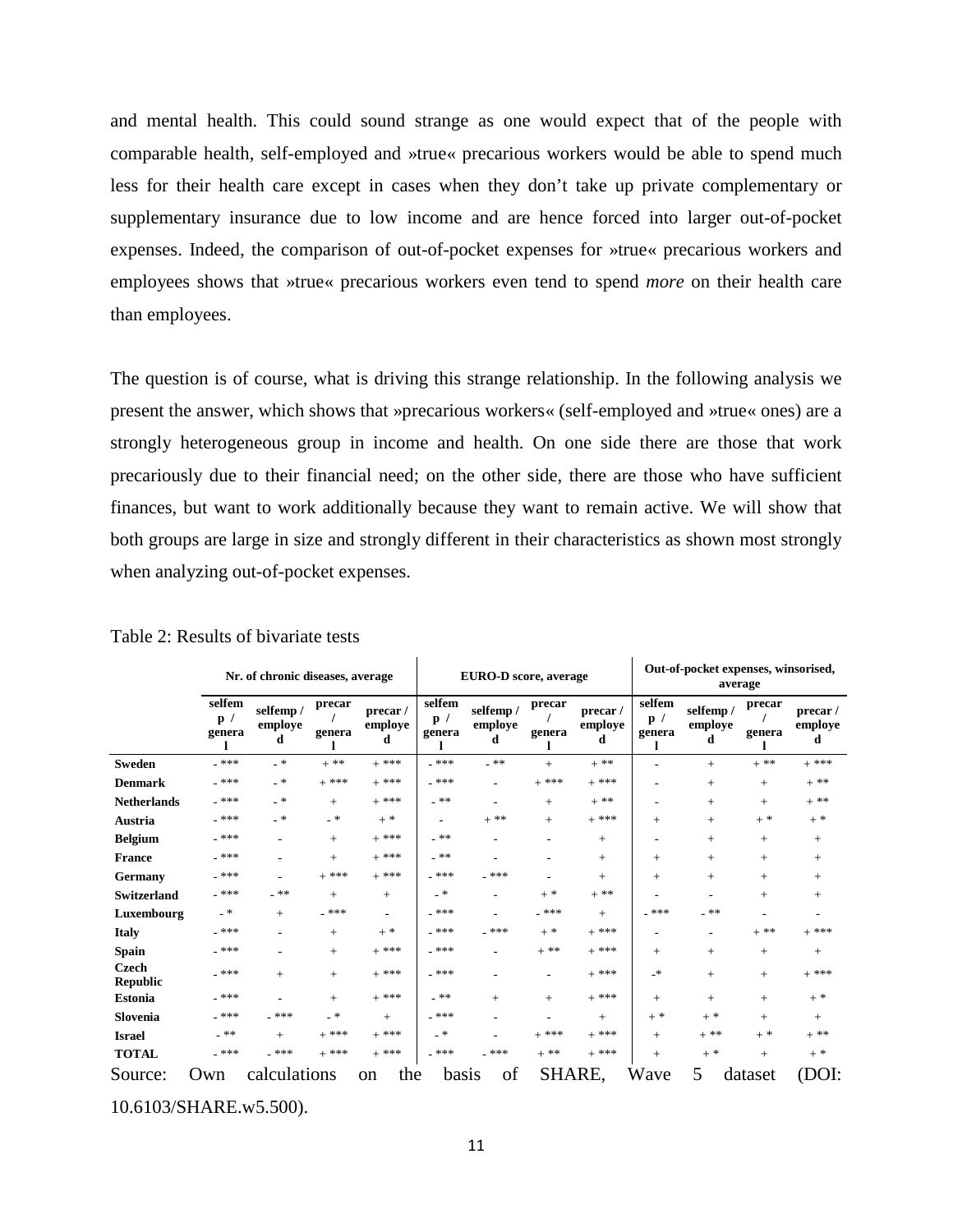Note: + indicates a higher value for the first comparison group than the second one, while – indicates the opposite Statistical significance: \*\*\*  $p<0.01$ , \*\*  $p<0.05$ , \*  $p<0.10$ .

Source: Own calculations.

In Table 3 we show the results of the finite mixture modelling when including in our sample only working population of age 50-64. Presented are results for all three dependent variables, while for out-of-pocket expenses we include also number of chronic diseases and Euro-Depression score as covariates.

For the physical health, the main variables that separate the two components are income (positive sign for the first and negative for the second component) and precarious work, the latter being of significantly larger size and significance in the second component, particularly for the »true« precarious workers. To this reason, we will label the first component »Active Ageing« and the second one »Financial«. The first component is characterized by no influence of income on health, while the latter has an expected positive (the higher the income, the lower the number of chronic diseases) and significant effect of income on health condition. Also, the second component is much more strongly related to »true« precarious workers which tend to have significantly more chronic diseases in this component. As for the self-employed, the effect is negative and, again, slightly stronger in the second component.

Similar situation can be observed for mental health. Again, income and precarious work are the main separators of the two components. Income is of the expected negative sign in the »Financial« component, while having even a positive (people with higher income tend to have more mental problems) and significant effect in the »Active Ageing« one. Again, »true« precarious workers are more represented in the second component than in the first one. We therefore again label the components as »Active Ageing« (the first one) and »Financial« (the second one).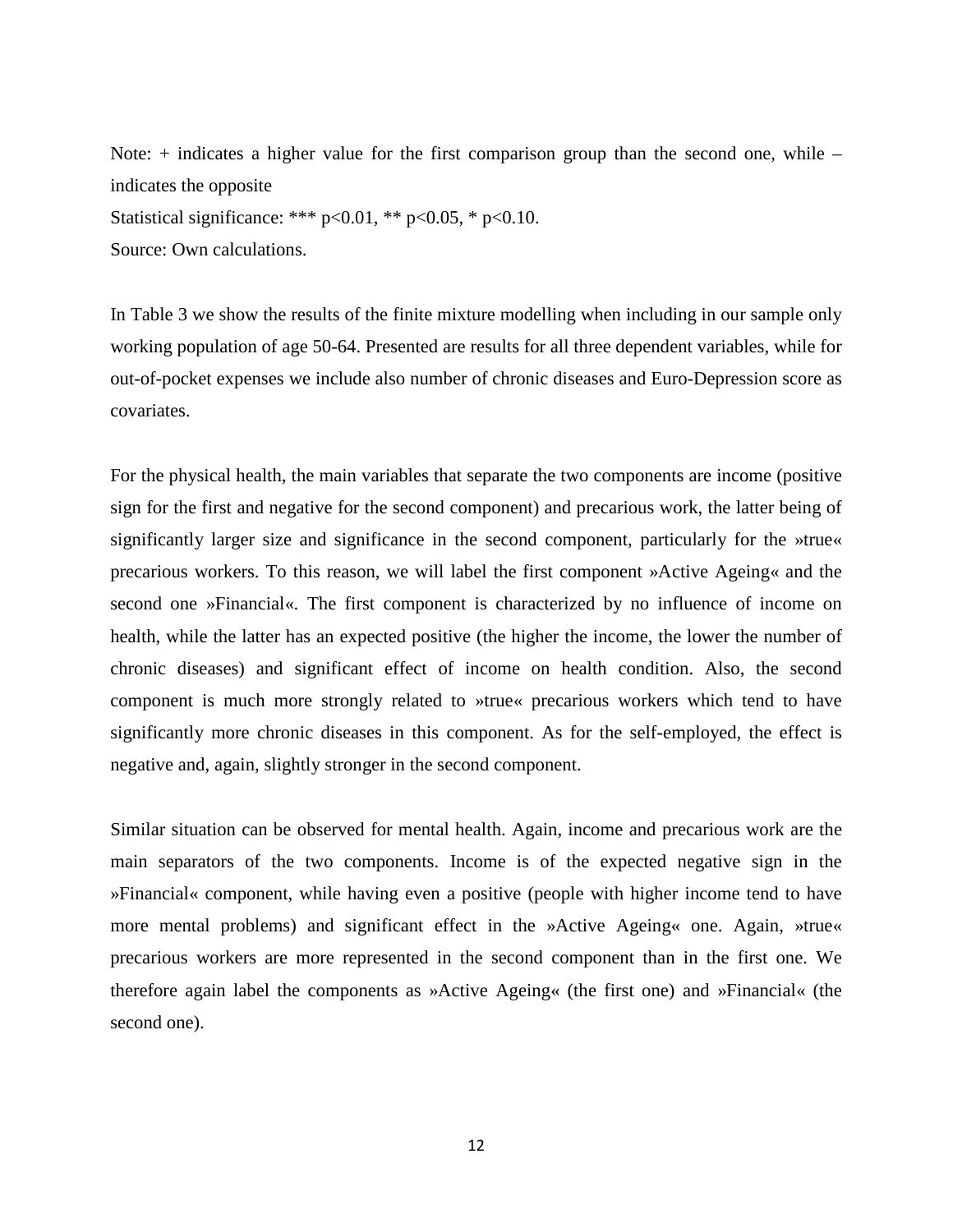Finally, as expected, the largest difference regarding the precarious workers can be observed for out-of-pocket payments. Here, the income is not anymore the main separating variable – in both components those with higher income have also higher expenses, as expected. The main difference lies in the precarious work: both self-employed and, particularly, the »true« precarious workers have lower expenses in the second component (with a particularly pronounced effect for the »true« precarious workers) while in the first component both have higher expenses (the sign of the coefficient for both is positive while being significant only for the self-employed). Again, it is clear to label the two groups as »Active Ageing« (the first one) and »Financial« (the second one).

The size of the two groups varies, depending on the used dependent variable. For the number of chronic diseases the »Active Ageing« group is even larger than the »Financial« one – the first one is estimated to 58%, while the second one to 42%. Exactly opposite sizes are for the mental health – the smaller is the »Active Ageing« while the larger is the »Financial«. Finally, even larger difference between the sizes of the two groups can be found for out-of-pocket expenses where the first, »Active Ageing« group amounts to 33% while the second, »Financial«, to 67%.

Table 3: Finite mixture models, comparison group: older employees, only respondents aged 50- 64 years

|                     | Nr. of chronic diseases |              |        |           |                    | <b>EURO-Depression score</b> |           |                    |       |           |                    | Out of pocket payments |             |                    |          |            |                    |           |  |
|---------------------|-------------------------|--------------|--------|-----------|--------------------|------------------------------|-----------|--------------------|-------|-----------|--------------------|------------------------|-------------|--------------------|----------|------------|--------------------|-----------|--|
|                     | <b>Component 1</b>      |              |        |           | <b>Component 2</b> |                              |           | <b>Component 1</b> |       |           | <b>Component 2</b> |                        |             | <b>Component 1</b> |          |            | <b>Component 2</b> |           |  |
|                     | Coef.                   | $\mathbf{z}$ | P > z  | Coef.     | z                  | P > z                        | Coef.     | z                  | P > z | Coef.     | z                  | P > z                  | Coef.       | z                  | P > z    | Coef.      | z                  | P > z     |  |
| Constant            | $-0.2956$               | $-2.90$      | ***    | 0.6399    | 2.33               | **                           | 1.3478    | 8.25               | ***   | 6.5328    | 20.10              | ***                    | $-249.9130$ | $-1.90$            | $\gg$    | $-36.4098$ | $-2.41$            | $\pm \pm$ |  |
| I Gender            | 0.0226                  | 1.80         | $\ast$ | 0.0551    | 1.67               |                              | 0.1642    | 8.03               | ***   | 0.7785    | 19.66              | ***                    | 37.3125     | 2.31               | $\pm\pm$ | 11.7671    | 6.44               | ***       |  |
| <b>I_Age</b>        | 0.0150                  | 9.17         | ***    | 0.0323    | 7.30               | ***                          | 0.0008    | 0.31               |       | $-0.0085$ | $-1.65$            |                        | 6.9491      | 3.36               | ***      | 0.9903     | 4.08               | ***       |  |
| <b>I</b> EduYears   | 0.0020                  | 1.07         |        | $-0.0089$ | $-1.82$            | $\ast$                       | 0.0015    | 0.54               |       | $-0.0068$ | $-1.19$            |                        | 3.8081      | 1.62               |          | 0.3659     | 1.35               |           |  |
| I Income2           | 0.0000                  | $-1.37$      |        | $-0.0000$ | $-2.54$            | $\ast\ast$                   | 0.0000    | 3.20               | ***   | $-0.0000$ | $-2.09$            | **                     | 0.0043      | 9.44               | ***      | 0.0005     | 8.53               | ***       |  |
| <b>I</b> Settlement | 0.0220                  | 1.66         |        | 0.0502    | 1.41               |                              | $-0.0283$ | $-1.38$            |       | 0.0227    | 0.55               |                        | $-22.4590$  | $-1.33$            |          | 0.6323     | 0.33               |           |  |
| I BMI               | 0.1533                  | 12.19        | ***    | 0.5394    | 15.99              | ***                          | 0.0403    | 2.11               | **    | 0.1200    | 3.07               | ***                    | $-40.4974$  | $-2.53$            | $* *$    | $-0.4331$  | $-0.23$            |           |  |
| <b>I</b> Activities | 0.0032                  | 0.74         |        | 0.0178    | 1.55               |                              | 0.0050    | 0.74               |       | $-0.0951$ | $-7.21$            | ***                    | 16.2340     | 2.99               | ***      | 3.7907     | 5.98               | ***       |  |
| I LifeSat           | $-0.0428$               | $-10.0$      | ***    | $-0.1343$ | $-12.8$            | ***                          | $-0.1278$ | $-14.4$            | ***   | $-0.4878$ | $-39.0$            | ***                    | 5.5034      | 0.99               |          | $-0.4432$  | $-0.69$            |           |  |
| <b>I</b> Limited    | 0.7370                  | 26.38        | ***    | 1.2177    | 18.81              | ***                          | 0.4932    | 9.18               | ***   | 1.3188    | 18.54              | ***                    | 100.4016    | 3.52               | ***      | 15.0875    | 3.32               | ***       |  |
| I Chronic           |                         |              |        |           |                    |                              |           |                    |       |           |                    |                        | 33.5816     | 5.15               | ***      | 22.7528    | 24.74              | ***       |  |
| I Depr              |                         |              |        |           |                    |                              |           |                    |       |           |                    |                        | 15.3238     | 3.57               | ***      | 2.6191     | 4.79               | ***       |  |
| <b>I_SelfEmp</b>    | $-0.0384$               | $-2.05$      | $**$   | $-0.1112$ | $-2.18$            | $\ast\ast$                   | 0.0705    | 2.55               | $**$  | $-0.0908$ | $-1.50$            |                        | 46.1089     | 1.89               | *        | $-3.9352$  | $-1.45$            |           |  |
| I Precar            | 0.0539                  | 2.72         | **     | 0.2430    | 4.85               | ***                          | 0.0439    | 1.45               |       | 0.1478    | 2.49               | **                     | 31.6292     | 1.33               |          | $-8.8196$  | $-3.10$            | ***       |  |
| <b>I</b> WelfSocDem | 0.0930                  | 3.89         | ***    | 0.3634    | 5.69               | ***                          | 0.0048    | 0.13               |       | 0.5574    | 7.62               | ***                    | 128.6293    | 4.22               | ***      | 72.8715    | 20.09              | ***       |  |
| <b>I</b> WelfContin | 0.0655                  | 3.44         | ***    | 0.1796    | 3.55               | ***                          | $-0.0069$ | $-0.23$            |       | 0.5100    | 8.70               | ***                    | 271.6718    | 10.21              | ***      | 0.1723     | 0.07               |           |  |
| <b>I</b> WelfMedit  | 0.0500                  | 2.20         | **     | 0.0649    | 1.07               |                              | $-0.0884$ | $-2.60$            | **    | 0.4395    | 6.08               | ***                    | 380.7094    | 12.25              | ***      | $-4.8296$  | $-1.54$            |           |  |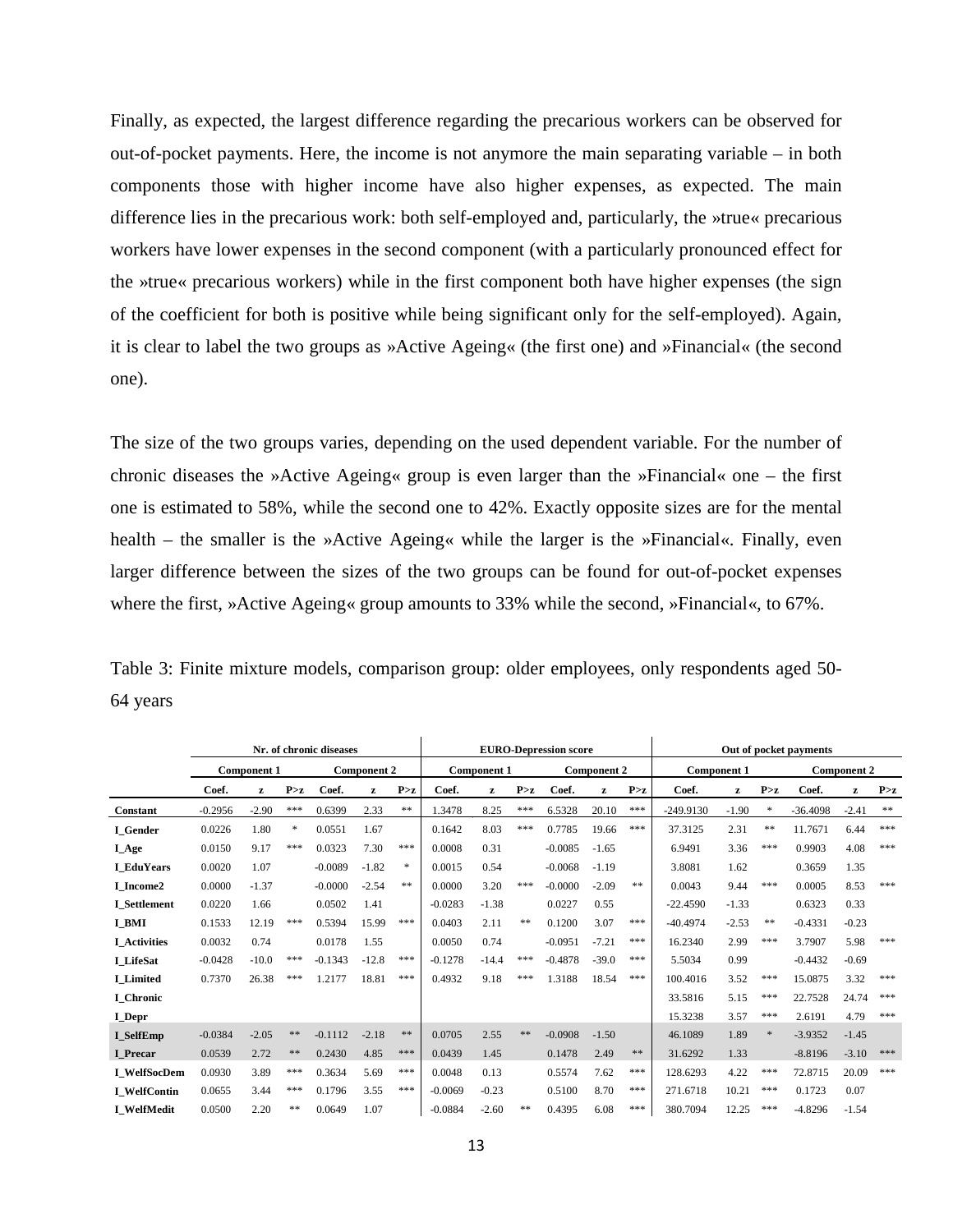| I WelfMixed                                                               | 0.0118     | 0.32 | 0.3272 | 3.39 | *** | $-0.1951$  | $-3.80$ | *** | 0.1656 | 1.27 | 527.3547     | 11.86 | *** | 7.4928 | 1.23 |
|---------------------------------------------------------------------------|------------|------|--------|------|-----|------------|---------|-----|--------|------|--------------|-------|-----|--------|------|
|                                                                           |            |      |        |      |     |            |         |     |        |      |              |       |     |        |      |
| <b>Observations</b>                                                       | 17106      |      |        |      |     | 16903      |         |     |        |      | 16903        |       |     |        |      |
| <b>Wald Chi2</b>                                                          | 2164.97    | ***  |        |      |     | 2809.99    | ***     |     |        |      | 2341.84      | ***   |     |        |      |
| Log Likelih.                                                              | $-23666.5$ |      |        |      |     | $-30819.1$ |         |     |        |      | $-115977.99$ |       |     |        |      |
| pi1                                                                       | 0.58       |      |        |      |     | 0.42       |         |     |        |      | 0.33         |       |     |        |      |
| pi <sub>2</sub>                                                           | 0.42       |      |        |      |     | 0.58       |         |     |        |      | 0.67         |       |     |        |      |
| imlogitpi1                                                                | 0.32       | ***  |        |      |     | $-0.34$    | ***     |     |        |      | $-0.69$      | ***   |     |        |      |
| Note: Statistical significance: *** $p<0.01$ , ** $p<0.05$ , * $p<0.10$ . |            |      |        |      |     |            |         |     |        |      |              |       |     |        |      |

Source: Own calculations on the basis of SHARE, Wave 5 dataset (DOI: 10.6103/SHARE.w5.500).

In Figure 2, we graphically present distributions of the dependent variables across the components. From Figure 1 we clearly see the vast difference between the two groups: the »Financial« group being characterized by significantly higher number of chronic diseases and worse mental health than the »Active Ageing« one. Even more pronounced is the difference in out-of-pocket expenses where the »Financial« group is clustered around zero expenses while the »Active Ageing« group has a significantly different, more spread distribution with significantly higher average values of out-of-pocket expenses for health care than the »Financial« one.

Figure 2: Distribution of both groups, chronic diseases (left), Euro-Depression scale (middle) and out-of-pocket expenses (right), Epanechnikov kernel function



Source: Own calculations on the basis of SHARE, Wave 5 dataset (DOI: 10.6103/SHARE.w5.500).

In Table 4 we study the overlap between groups in the data (the percentages denote the share of persons being in both/all groups that we compare). We find a larger overlap in the three »Financial« groups than in the »Active Ageing« ones, although the exact overlap (the individuals,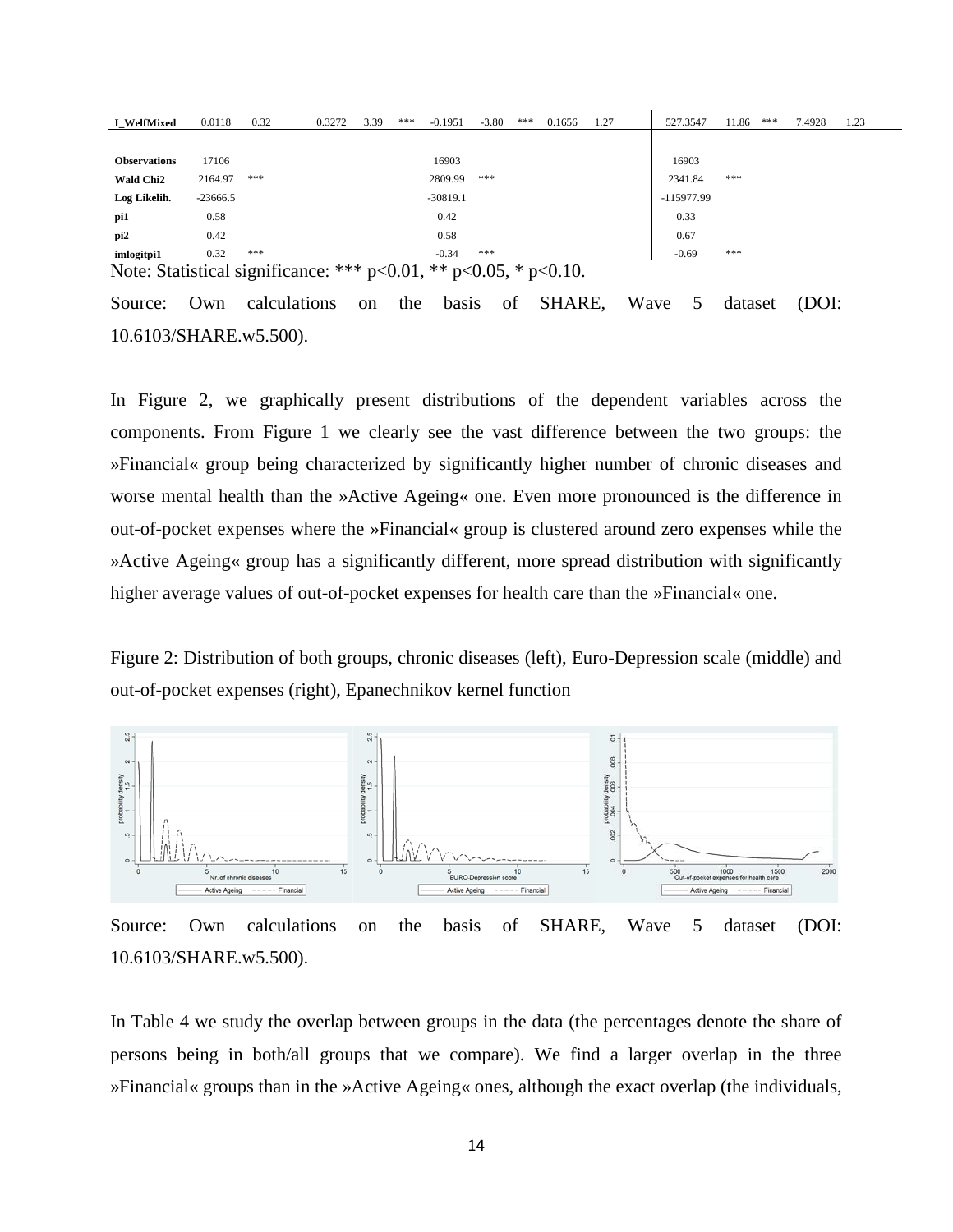belonging in a single group in all three dependent variables) is not very large. Comparison between the three dependent variables shows there is significantly more overlap between the groups based on health conditions (physical and mental) than between health condition and expenses for health care. Nevertheless, in all cases the overlap is more than 40% and in case of health conditions more than 50%.

|                   | <b>Overlap in groups</b> | <b>Expen ActAge</b> | <b>Expen Finan</b> |  |  |  |
|-------------------|--------------------------|---------------------|--------------------|--|--|--|
|                   | <b>Chron ActAge</b>      | 6.91%               | 21.51%             |  |  |  |
| Depr ActAge       | <b>Chron Finan</b>       | 5.35%               | 10.63%             |  |  |  |
|                   | <b>Chron ActAge</b>      | 8.29%               | 18.27%             |  |  |  |
| <b>Depr Finan</b> | <b>Chron Finan</b>       | 11.51%              | 17.53%             |  |  |  |
|                   |                          |                     |                    |  |  |  |
| <b>Chron</b>      | Depr                     | 57.46%              |                    |  |  |  |
| <b>Chron</b>      | <b>Expen</b>             | 43.36%              |                    |  |  |  |
| Depr              | Expen                    | 48.06%              |                    |  |  |  |

Table 4: Overlap between groups in the data

Note: Abbreviations – dependent variable: Chr – Chronic diseases; Depr – Depression; Expen – Out-of-pocket expenses; groups: ActAge – »Active Ageing«; Finan – »Financial«. In yellow: the main overlap categories.

Source: Own calculations on the basis of SHARE, Wave 5 dataset (DOI: 10.6103/SHARE.w5.500).

## **4. Discussion and conclusion**

Our analysis pointed out several main findings. We showed that when comparing the health of older self-employed workers to the employees and general population, the first have significantly better health than the latter two in both physical and mental conditions in almost all the studied countries. The focus changes when taking into account »true« precarious workers which have worse health condition, particularly when compared to the older employees. Importantly, we found no clear statistical differences between groups in the level of out-of-pocket expenses for health care, which we explained by heterogeneity in the sample, including two large groups, which we labeled »precarious workers for money reasons« and »precarious workers because of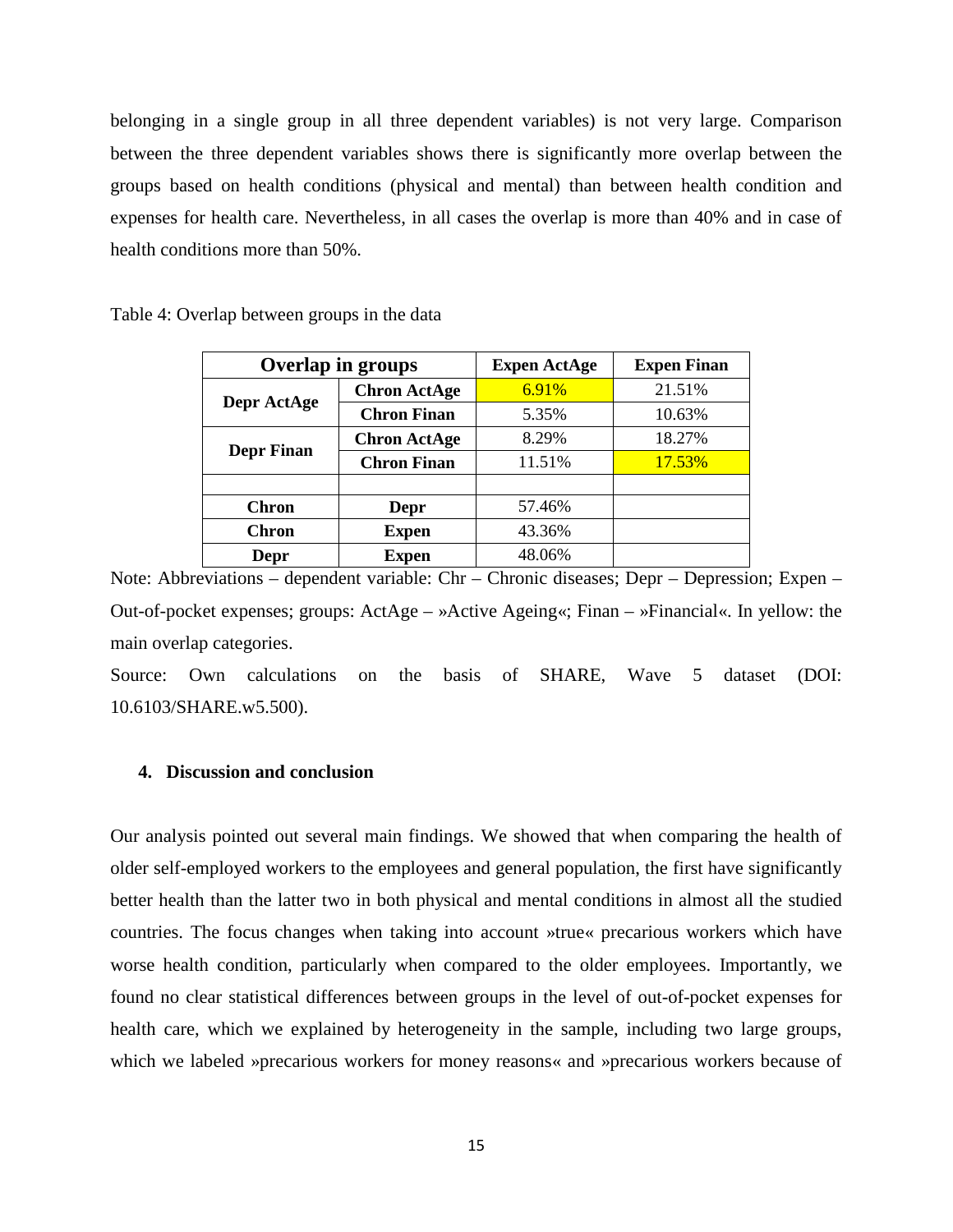active ageing reasons«. The very same heterogeneity with the same two groups can be found when analyzing physical and mental conditions in the older workforce.

The findings have important and clear consequences for policy making. Measures which aim at improving the (material, social and health) conditions of precarious workers should be aware of the two large and completely different groups of precarious workers in the older population. If the measures are addressed generally, to all the precarious population, they might easily achieve exactly the opposite of what they want: they might e.g. financially stimulate the "Active Ageing" group which has absolutely no need to be stimulated, while failing to properly address the other, "Financial" group which is in dire need of such stimulations. To this end, special care needs to be taken to the apparent heterogeneity among older precarious workers which was clearly demonstrated in the study. We also suggest performing additional empirical studies to get a significantly better insight into the economic, social and health conditions of precarious workers in general and in older population – as our study demonstrated, this might be necessary for better targeting of policy measures achieving their purpose appropriately.

# **References**

- Allaart P. and Bellmann, L. (2007). Reasons for part-time work: an empirical analysis for Germany and The Netherlands. *International Journal of Manpower* 28(7):14.
- Anxo, D., Fagan, C., Smith, M., Letablier, M.-T. and Perraudin, C. (2007). *Part-time work in European companies: Establishment Survey on Working Time 2004-2005 European Foundation for the Improvement of Living and Working Conditions*. Luxembourg: Office for Official Publications of the European Communities.
- Bardasi, E., Gornick, J.C. (2008). Working for less? Women's part-time wage penalties across countries. *Feminist Economics* 14(1):37-72.
- Barker, D. (2005) Beyond women and economics: rereading "women's work. *Signs* 2005;30(4):2189-2209.
- Besamusca, J. (2011). Review: The Precariat: The New Dangerous Class. *CLR News* Vol.2011,4:87-91.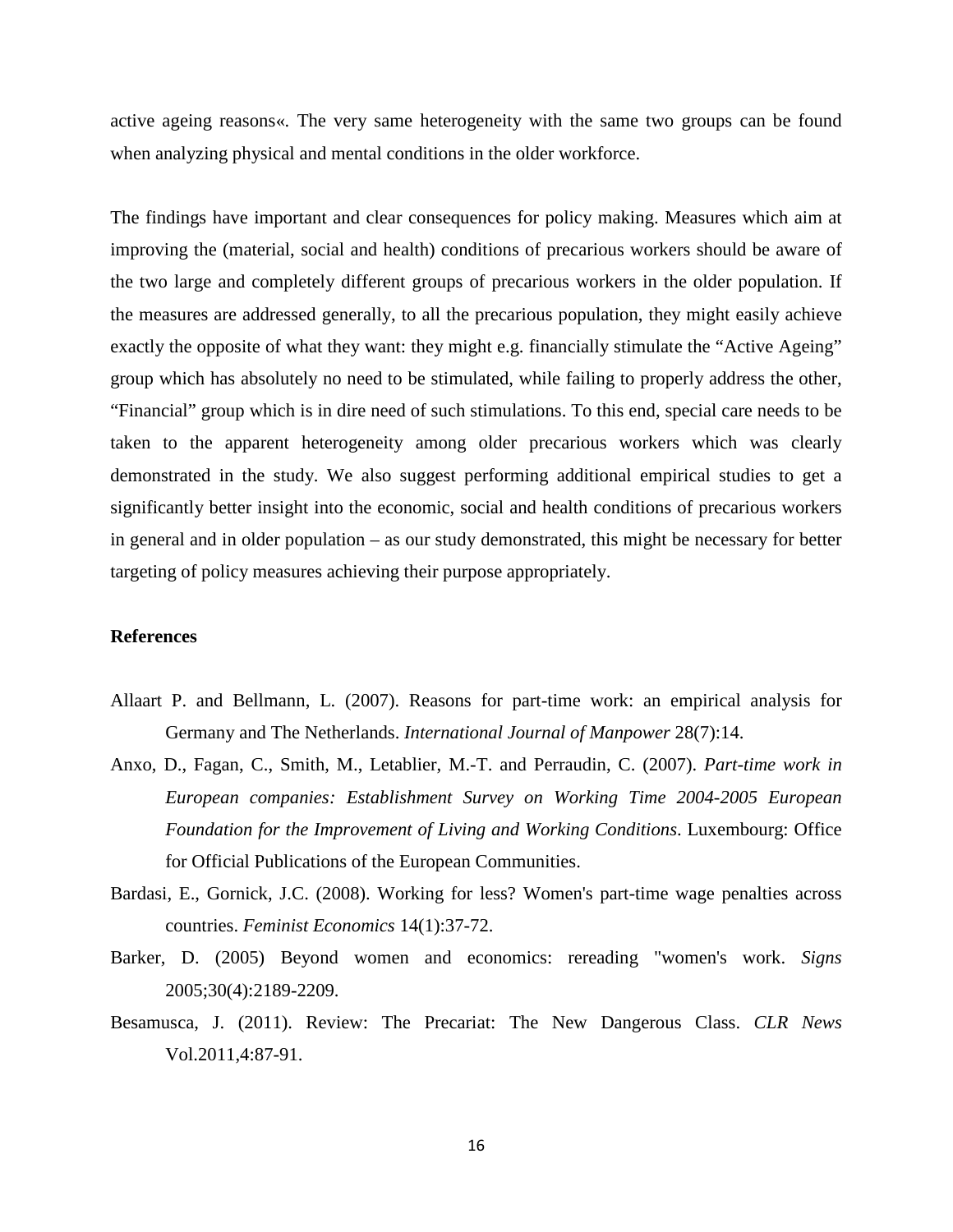- Bettio, F., Corsi, M., D'Ippoliti, C., Lyberaki, A., Lodovici, M.S. and Verashchagina, A. (2012). *The impact of the economic crisis on the situation of women and men and on gender equality policies*. Luxembourg: European Commission.
- Booth, A.L., and van Ours J.C. (2013). Part-Time Jobs: What Women Want? *Journal of Population Economics* Vol.26,1:263-283.
- Börsch-Supan, A. (2015). *Survey of Health, Ageing and Retirement in Europe (SHARE) Wave 5*. Release version: 1.0.0. SHARE-ERIC. Data set. DOI: 10.6103/SHARE.w5.100.
- Börsch-Supan, A., Brandt, M., Hunkler, C., Kneip, T., Korbmacher, J., Malter, F., Schaan, B., Stuck, S. and Zuber, S. (2013). Data Resource Profile: The Survey of Health, Ageing and Retirement in Europe (SHARE). *International Journal of Epidemiology* 42(4):992-1001, DOI: 10.1093/ije/dyt088.
- Börsch-Supan, A., Kneip, T., Litwin, H., Myck, M. and Weber, G. (Eds) (2015). *Ageing in Europe - Supporting Policies for an Inclusive Society*. Berlin: De Gruyter.
- Buddelmeyer, H., Mourre, G. and Ward, M. (2004). *The Determinants of Part-Time Work in EU Countries: Empirical Investigations with Macro-Panel Data*. European Commission Economic Papers, No. 213, September 2004.
- Cardoso, P.M., Erdinc, I., Horemans, J. and Lavery, S. (2014). *Precarious Employment in Europe*. Brussels: FEPS Young Academics Network.
- Comi, S. and Grasseni, M. (2012). Are temporary workers discriminated against? evidence from Europe. *The Manchester School* Vol.80,1:28–50.
- Ćeman, S. (2010). *Emocionalno delo moških v feminiziranih poklicih*. Graduation Thesis. Ljubljana: Fakulteta za družbene vede.
- Delsen, L. (1995). *Atypical Employment: An International Perspective. Causes, Consequences and Policy*. Groningen: Wolters-Noordhoff.
- EFFAT. (2011). *Precarious work in Europe: Causes and consequences for the agriculture, food and tourism sectors*. Brussels: EFFAT – European Federation of Food, Agriculture and Tourism Trade Union.
- ESOPE. (2004). *Precarious Employment in Europe: A Comparative Study of Labour Market related Risks in Flexible Economies*. Brussels: European Commision.
- Fudge, J. and Owens, R. (2006). *Precarious Work, Women and the New Economy: The Challenge to Legal Norms*. Onati International Series in Law and Society. Oxford: Hart.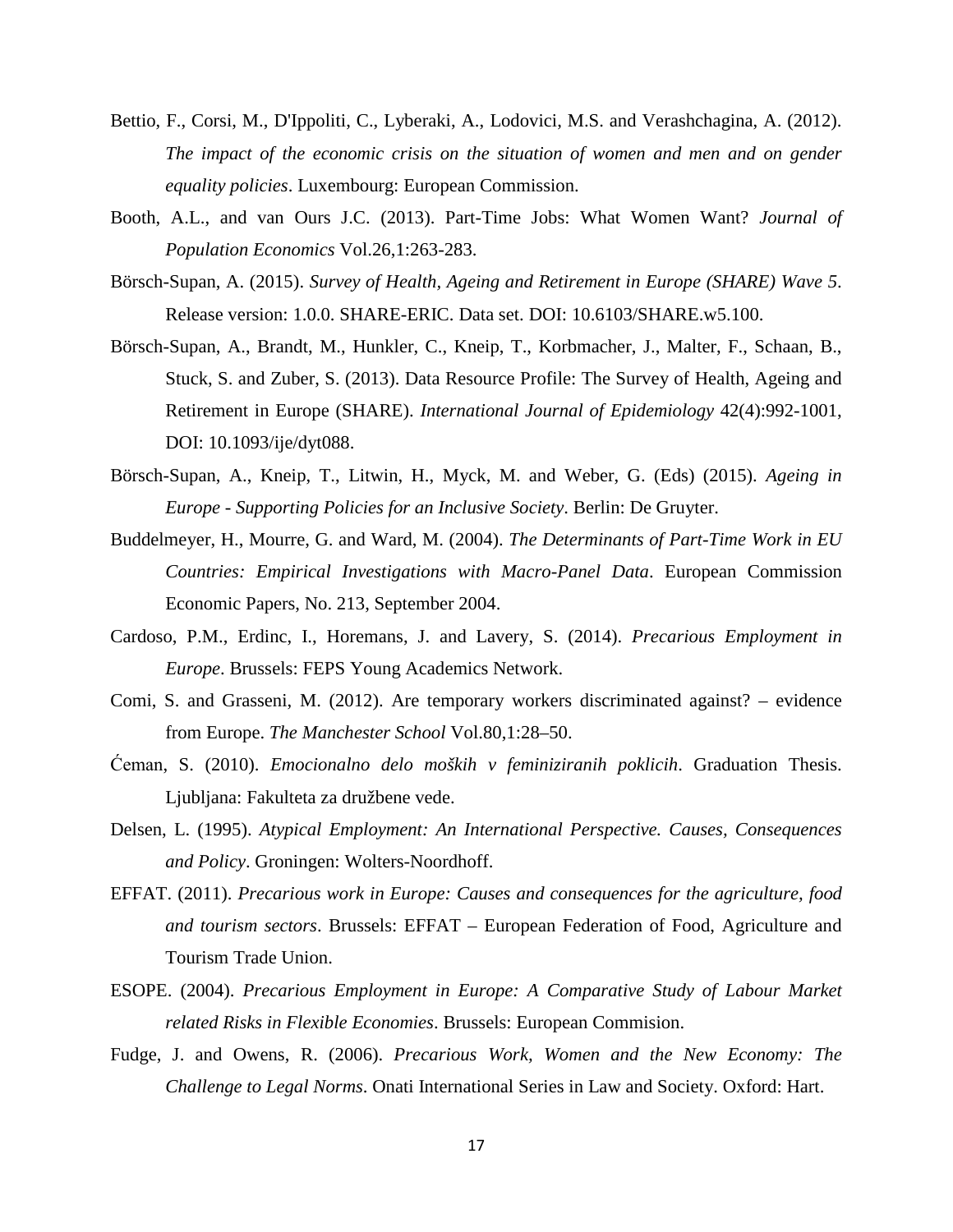- Gesteira Costa Filho, I. (2008). *Mixture Models for the Analysis of Gene Expression*. Dissertation, Freie Universität Berlin.
- Gubenšek, T (2013). *Davčni vidiki prekarnega dela v Sloveniji*. Graduation Thesis. Maribor: Pravna fakulteta.
- International Labour Organisation (ILO). (2011). *Policies and regulations to combat precarious employment*. Geneva: ILO Publication.
- Jaumotte, F. (2003). *Female labour force participation: past trends and main determinants in OECD countries*. OECD Economics Department Working Papers No 376, Paris: OECD.
- Kjeldstad, R. and Nyoem, E.H. (2012). Part-time work and gender: Worker versus job explanations. *International Labour Review* 151(1-2):85-107.
- Korpi, W. (2000). Faces of inequality: gender, class, and patterns of inequalities in different types of welfare states. *Social Politics: International Studies in Gender, State, and Society* 7(2):127-191.
- Letourneux, V. (1998). *Precarious Employment and Working Conditions in Europe*. Dublin: European Foundation for the Improvement of Living and Working Conditions.
- Maître, B., Whelan, C.T. and Nolan, B. (2003). *Female Partner's Income Contribution to the Household Income in the European Union*. EPAG Working Paper 43. Colchester: University of Essex.
- Malentachhi, M. (2016). *Precarious work: What needs to be done?* Available from: [http://www.global-unions.org/IMG/pdf/Marcello\\_s\\_speech.pdf](http://www.global-unions.org/IMG/pdf/Marcello_s_speech.pdf) [Accessed February 01, 2016].
- Malter, F. and Börsch-Supan, A. (Eds) (2015). *SHARE Wave 5: Innovations & Methodology*. Munich: MEA, Max Planck Institute for Social Law and Social Policy.
- Mastrogiacomo, M., Belloni, M. (2015). Becoming self-employed at ages 50+: true entrepreneurship or exclusion from (wage-)employment? In: Börsch‐Supan A, Litwin H, Myck M, Kneip T, and Weber G. (Eds.), *Ageing in Europe – Supporting Policies for an Inclusive Society. First results from the 5th Wave of the Survey of Health, Ageing and Retirement in Europe*. Berlin: De Gruyter.
- Matteazzi, E., Pailhé, A. and Solaz, A. (2013). *Does Part-Time Employment Widen the Gender Wage Gap? Evidence from Twelve European Countries*. ECINE Working Paper 2013 – 293. Verona: ECINE – Society for the Study of Economic Inequality.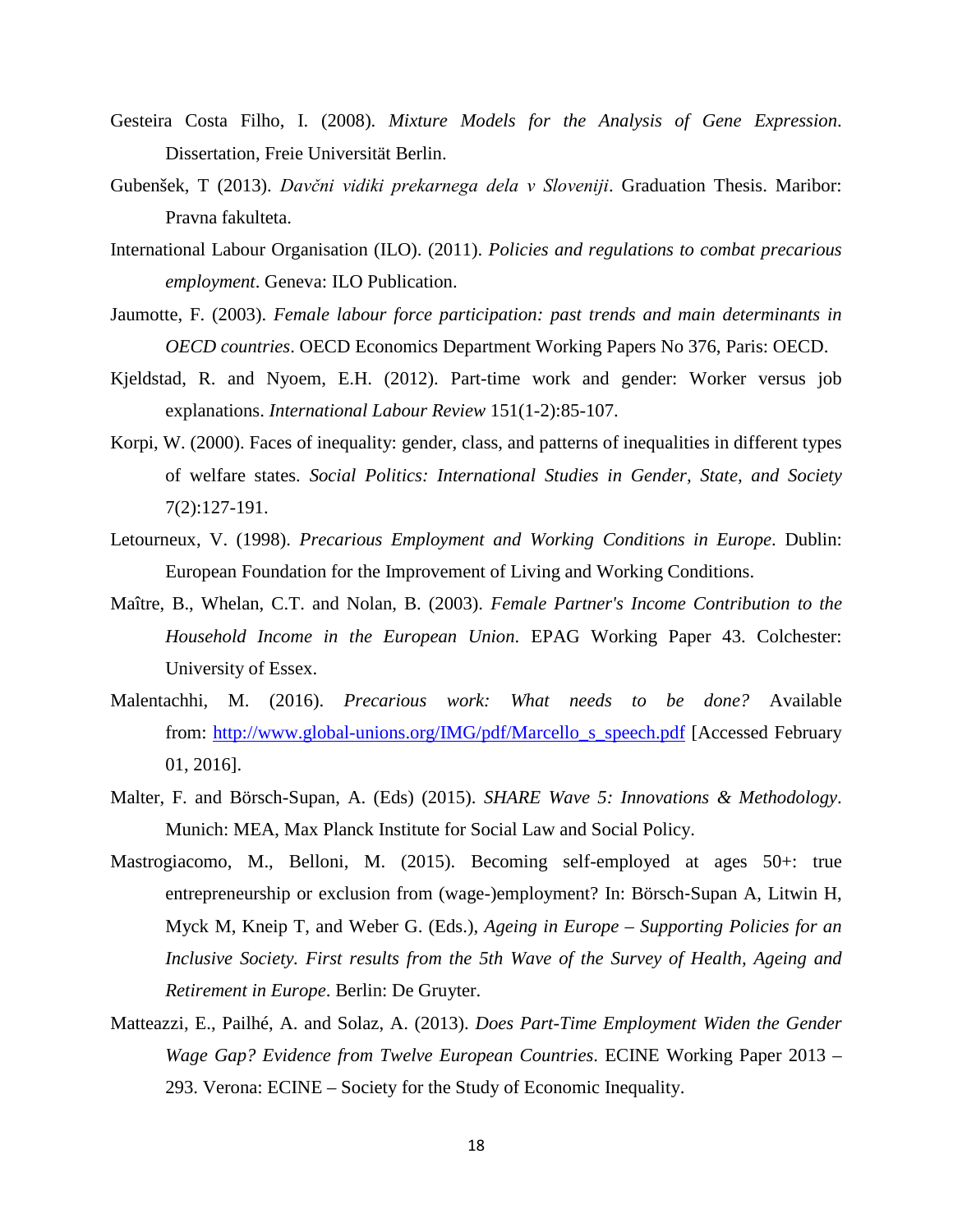McKay, S., Jefferys, S., Paraksevopoulou, A. and Keles, J. (2012). *Study on precarious work and social rights*. Brussels: European Commission.

McLachlan, G.J. and Peel, D. (2000). *Finite Mixture Models*. NewYork: Wiley.

- Nieuwenhuis, R., Need, A. and van der Kolk, H. (2013). *Women's Earnings: Trends in earnings inequality within and between coupled households in 18 OECD countries, 1981-2005*. LIS Working Paper Series No. 598. Luxembourg: Cross-National Data Center.
- O'Reilly, J., Fagan, C. (Eds.) (1998). *Part-Time Prospects: An international comparison of parttime work in Europe, North America and the Pacific Rim*. London: Routledge.
- Perrons, D., McDowell, L., Fagan, C., Ray, K. and Ward, K. (2007). Gender, Social Class and Work-Life Balance in the New Economy. In: Crompton, R., Lewis, S. and Lyonette, C. (Eds.), *Women, Men, Work and Family in Europe*. Houndmills: Palgrave Macmillan.
- Pettit, B. and Hook, J. (2005). The structure of women's employment in comparative perspective. *Social Forces* 84(2):779-801.
- Prince, M.J., Reischies, F., Beekman, A.T., Fuhrer, R., Jonker, C., Kivela, S.L., Lawlor, B.A., Lobo, A., Magnusson, H., Fichter, M., van Oyen, H., Roelands, M., Skoog, I., Turrina, C. and Copeland, J.R. (1999). Development of the EURO-D scale--a European, Union initiative to compare symptoms of depression in 14 European centres. *The Brit J of Psyc* 174:330-338.
- Rodgers, G. and Rodgers, J. (Eds.) (1989). *Precarious Jobs in Labour Market Regulation: The Growth of Atypical Employment in Western Europe*. Brussels: International Institute for Labour Studies and Free University of Brussels.
- Seymour, R. (2016). *We Are All Precarious - On the Concept of the 'Precariat' and its Misuses*. Available

from: [http://www.newleftproject.org/index.php/site/article\\_comments/we\\_are\\_all\\_precari](http://www.newleftproject.org/index.php/site/article_comments/we_are_all_precarious_on_the_concept_of_the_precariat_and_its_misuses) [ous\\_on\\_the\\_concept\\_of\\_the\\_precariat\\_and\\_its\\_misuses](http://www.newleftproject.org/index.php/site/article_comments/we_are_all_precarious_on_the_concept_of_the_precariat_and_its_misuses) [Accessed February 01, 2016].

- Srakar, A. (2015). Samozaposleni in prekarni delavci v državah SHARE : nekaj osnovnih ugotovitev. In: Majcen B, ed. *Značilnosti starejšega prebivalstva v Sloveniji - prvi rezultati raziskave SHARE*. 1<sup>st</sup> Ed. Ljubljana: Inštitut za ekonomska raziskovanja:  $=$ Institute for Economic Research.
- Standing, G. (2011). *The Precariat : The new dangerous class*. London: Bloomsbury.